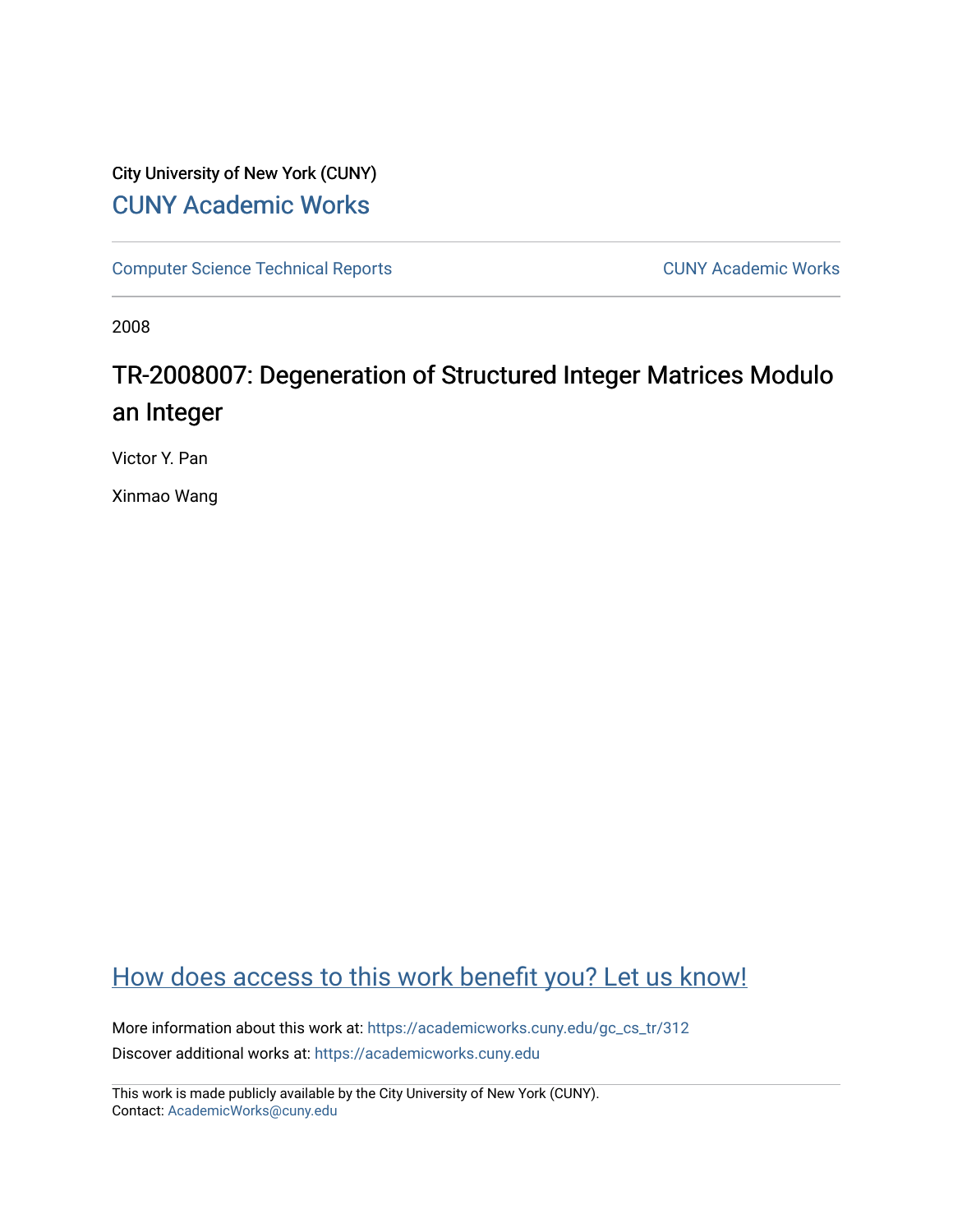# Degeneration of Structured Integer Matrices Modulo an Integer

Victor Y. Pan

Department of Mathematics and Computer Science Lehman College of CUNY, Bronx, NY 10468, USA victor.pan@lehman.cuny.edu http://comet.lehman.cuny.edu/vpan/ Supported by NSF Grant CCR 9732206 and PSC CUNY Awards 67297–0036, 68291–0037, 69330–0038, and 69350–0038

and

Xinmao Wang xinmao@ustc.edu.cn Department of Mathematics, University of Science and Technology of China, Hefei, Anhui 230026, China

May 5, 2008

#### **Abstract**

Hensel's lifting modulo a prime  $q$  is a customary means of the solution of an integer or rational linear system of equations. In combination with some effective numerical algorithms this technique enables solution in nearly optimal time in the case of most popular structured inputs. Practically one can further benefit from choosing  $q = 2^v$  for a proper positive integer *v* and performing binary computations within the computer precision. If the input matrix becomes singular because of the reduction modulo  $q$ , then the approach fails. For larger integers  $q$  and random integer input matrices, however, such degeneration occurs rarely according to the analysis by Brent and McKay 1987. Based on distinct techniques we show that degeneration also occurs rarely for random integer matrices with all most popular structures such as the Toeplitz, Hankel, band and rank (quasiseparable) structures. Furthermore with random small-rank modifications of an input matrix we have good chances to overcome degeneration, safely solve the new linear system, and recover the solution of the original one. The results of our extensive tests support our formal analysis.

**2000 Math. Subject Classification:** 68W30, 68W20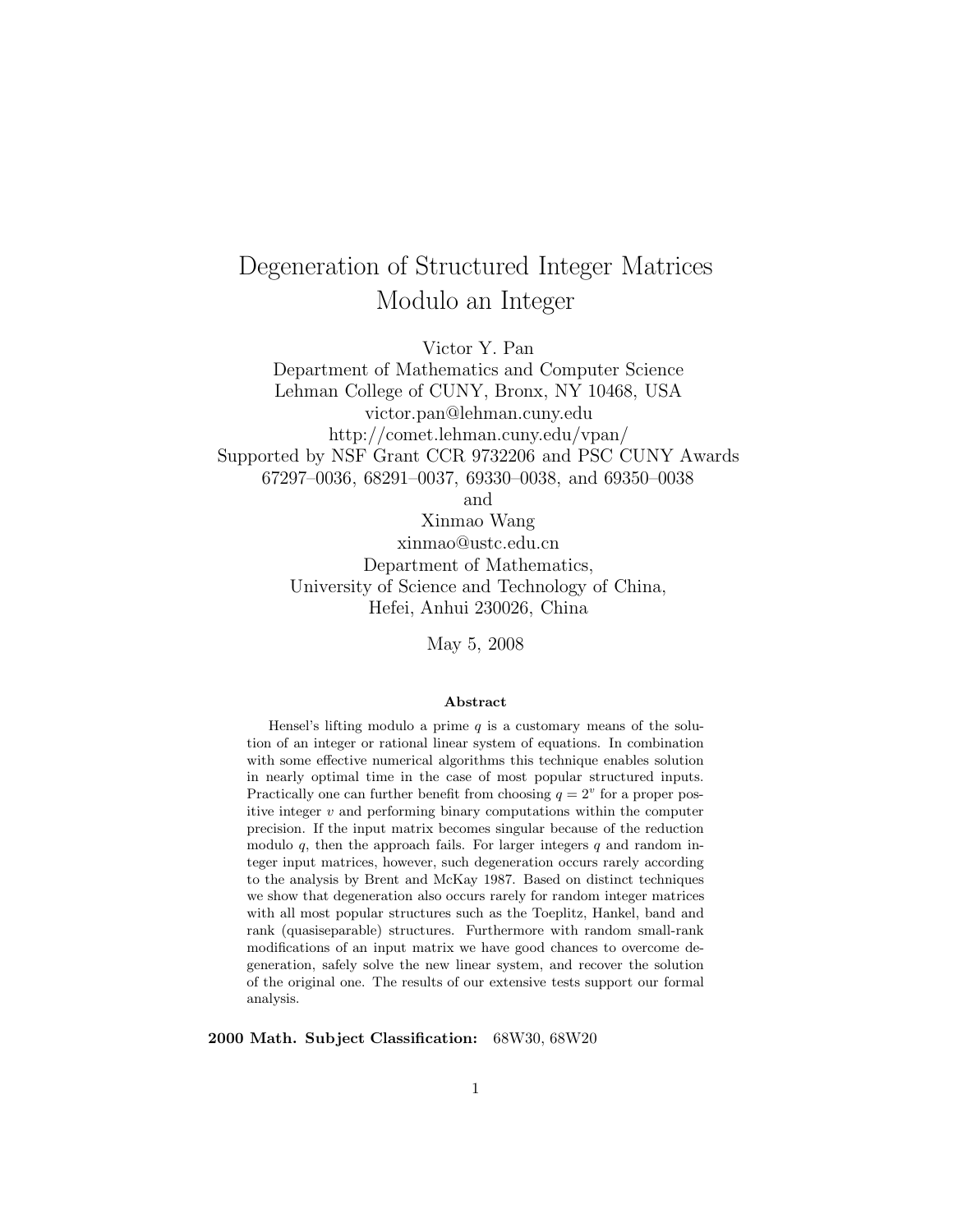**Key Words:** Structured matrices, Matrix inverse modulo an integer

### **1 Introduction**

The algorithm in [P02], [PMRW04], [PMRa], and [PMRb] for solving linear systems of equations with integer coefficients employs Hensel's symbolic lifting modulo a prime and initializes it with some effective numerical techniques. Presently such symbolic–numerical combinations towards common goals are growing in popularity [SNC07], [SNC07a], [TCS08].

The algorithm solves Toeplitz, Hankel, banded, and other most popular structured nonsingular linear systems of  $n$  equations with integer coefficients in nearly optimal time under the Boolean (bit-operation) and word operation complexity models. More precisely, this is achieved wherever the coefficient matrix M as well as its precomputed inverse  $M^{-1}$  can be multiplied by vectors in early linear arithmetic time, and in this case the algorithm involves the order of  $n^2 \log^2 n$  bit-operations provided all coefficients have absolute values bounded by  $n^c$  for a constant c. This is within logarithmic factor from the information lower bound  $O(n^2 \log n)$ .

The algorithm and nearly optimal cost bounds are extended to computing the rank, determinant, and a basis for the null space of structured matrices and to some fundamental computations with univariate polynomials. Further applications include theoretical and practical acceleration of Wiedemann and Coppersmith's block Wiedemann algorithms for the determinant and Smith's factors of a general or sparse integer matrix [P04], [PMRa].

Practically one can further benefit from initializing Hensel's lifting modulo  $q = 2^v$  for a positive integer v chosen within the computer precision and performing binary computations. If the input matrix becomes singular because of the reduction modulo  $q$ , then the approach fails, but how frequently such a problem occurs? Not very frequently on the average integer input matrix for larger integers q, according to the estimates in [BMK87].

These estimates do not apply to sparse and/or structured matrices, however, and in this area the known results are sparse. Namely, it was proved in [D60] (and later also in [KL96]) that a random integer Toeplitz/Hankel matrix is singular modulo a prime q with the probability  $q$ . A respective estimate modulo any  $q > 1$  appeared in [PMRW04]. In [BKY07] D. Bleichenbacher, A. Kiayias, and M. Yung 2007 deduced similar estimates modulo a prime  $q$  for (generalized) Vandermonde matrices. This was needed for decoding Reed–Solomon codes.

We extend the above short list of the known results to the large class of all most popular structured matrices and any integer  $q > 1$ . Like [BKY07] and [PMRW04] we rely on the celebrated lemma by Demillo–Lipton 1978 [DL78] (also by Zippel 1979 [Z79] and Schwartz 1980 [S80]). Our resulting estimates show that the degeneration modulo a fixed larger integer  $q$  is rare on the average integer structured matrix.

We also propose small-rank random modification of the input matrix if it degenerates and show that this is likely to resolve the problem. And with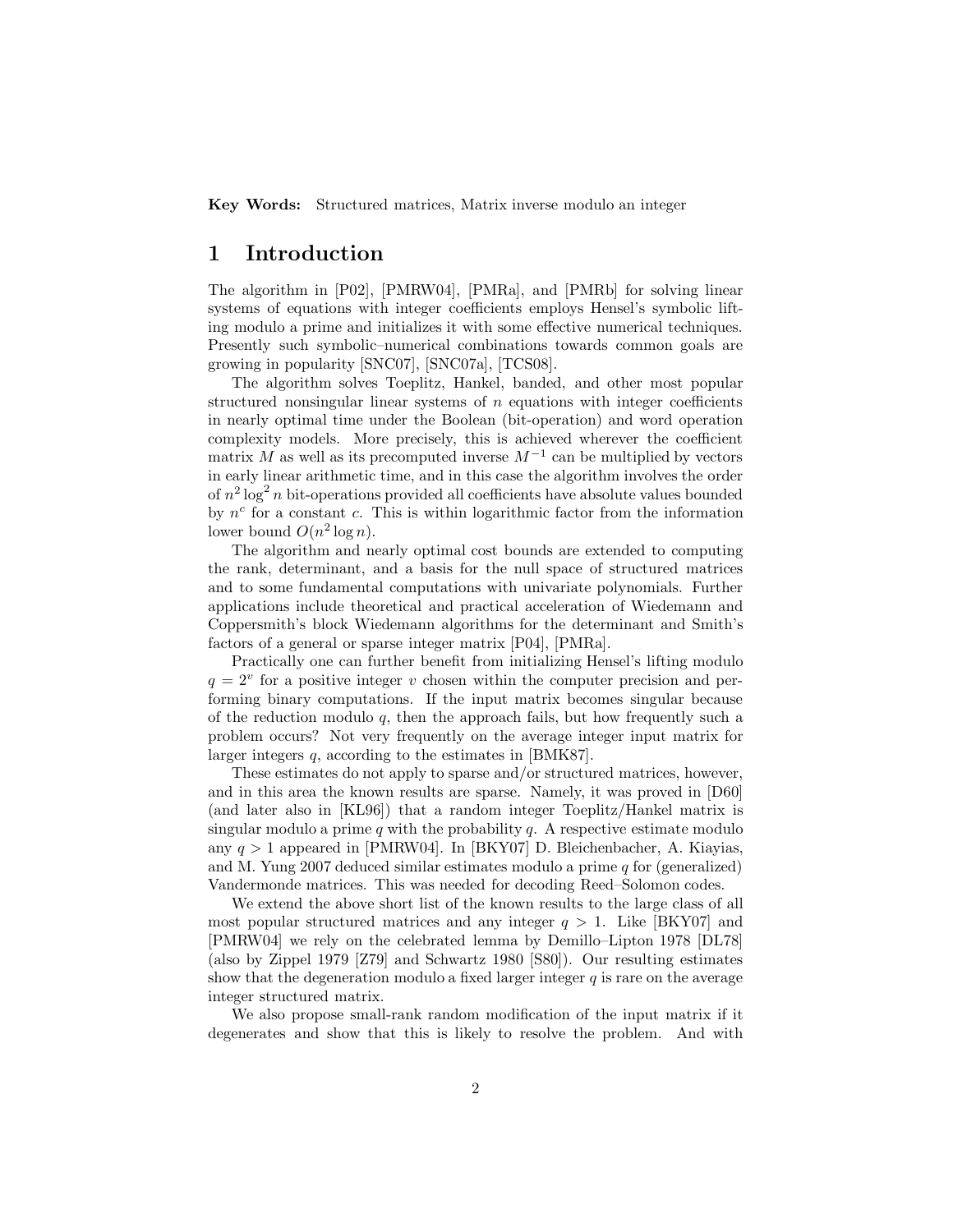a high probability we can avoid such degeneration for any fixed nonsingular integer matrix if we choose a reasonably large random prime or its power as the modulus  $q$  (see Appendix A).

The results of our extensive numerical tests are in reasonably good agreement with our theoretical study and show that the solution modulo a reasonably large power of two is quite safe for an average general or structured integer linear system of equations and that small-rank random modifications of an input matrix is an effective means of countering the rare cases of degeneracy.

We organize our presentation as follows. We devote the next section to some basic definitions and Section 3 to estimating how frequently general and structured integer matrices are nonsingular on the average. In Section 4 we transform an integer matrix to counter its singularity modulo a fixed integer. In Section 5 we present the results of our numerical tests. In Appendix A we estimate how frequently a fixed nonsingular integer matrix becomes singular modulo the power of a random prime. In Appendix B we briefly recall some effective algorithms for integer structured matrices that require nondegeneration modulo  $q > 1$ . Section 5 is due to the second author. Otherwise the paper is due to the first author. Part of our work was covered earlier in the proceedings paper [P02] and technical teports [P02a], [W02], and [PMRW04].

### **2 Basic definitions**

**Definition 2.1.** We write  $\mathbb{Z}$  for the ring of integers and  $\mathbb{Z}_q$  for the ring of *integers modulo an integer q.* We write  $a = z \mod q$ , for three integers  $q > 1$ , a, and z, to denote a unique integer a such that q divides  $z - a$  and  $0 \le a < q$ . *A* prime p has an order h in an integer s if  $p^h$  divides s but  $p^{h+1}$  does not.

**Definition 2.2.**  $M = (m_{i,j})_{i,j=1}^{k,l} \in \mathbb{R}^{k \times l}$  is a  $k \times l$  matrix with entries  $m_{i,j}$ *in a ring*  $\mathbb{R}$ .  $\mathbf{v} = (v_i)_{i=1}^k \in \mathbb{R}^{k \times 1}$  *is a column vector.* I *is the identity matrix of a proper size.*  $I_l$  *is the*  $l \times l$  *identity matrix.*  $M^T$  *is the transpose of*  $M$ *.*  $|M| = \max_j \sum_i |m_{i,j}|$  *is the column norm of a matrix*  $M = (m_{i,j})_{i,j}$ *.* det M *is the determinant of a matrix* M. A matrix M *is* nonsingular *if* det  $M = 0$ .

**Definition 2.3.**  $d_k = d_k(M)$  *is the kth determinantal divisor of a matrix*  $M \in$  $\mathbb{Z}^{n \times n}$  for  $k = 1, \ldots, n$ , that is, the greatest common divisor (hereafter gcd) of *all its*  $k \times k$  *minors (subdeterminants).*  $s_0 = d_0 = 1$ ,  $s_k = s_k(M) = d_k/d_{k-1}$ *are the kth* Smith invariant factors of M for  $k = 1, \ldots, n$ .

We have  $s_1, \ldots, s_n \in \mathbb{Z}$  and

$$
|\det M| = s_1 \cdots s_n \tag{2.1}
$$

(see Newman 1972 [N72]).

Next we recall most popular classes of structured matrices with displacement structure [P01] and then, in Definition 2.8, the classes of banded and rank structured (quasi-separable) matrices.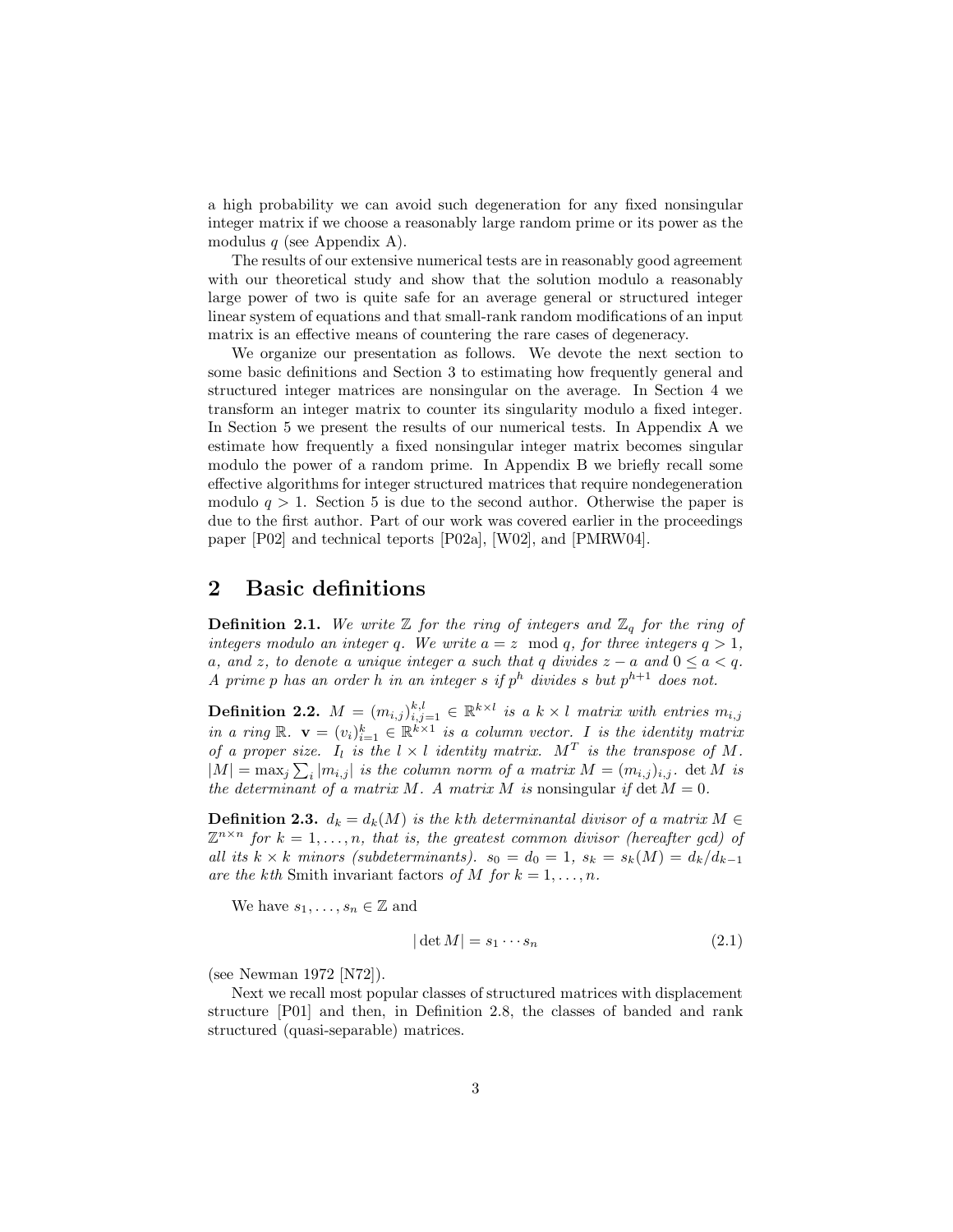**Definition 2.4.**  $T = (t_{i,j})_{i,j}$  *is a Toeplitz matrix if*  $t_{i,j} = t_{i+1,j+1}$  *for every pair of its entries*  $t_{i,j}$  *and*  $t_{i+1,j+1}$ *.*  $H = (h_{i,j})_{i,j}$  *is a Hankel matrix if*  $h_{i,j} = h_{i-1,j+1}$ *for every pair of its entries*  $h_{i,j}$  *and*  $h_{i-1,j+1}$ .  $J = (j_{g,h})_{g,h=0}^{n-1,n-1}$  *is the unit Hankel (reflection)* matrix where  $j_{g,n-1-g} = 1$  *for*  $g = 0, \ldots, n-1$ ,  $j_{g,h} = 0$  *for*  $h + g \neq n - 1$ *.*  $(J (v_i)_{i=0}^{n-1} = (v_{n-i-1})_{i=0}^{n-1}$ ,  $J^2 = I$ .)

**Definition 2.5.** T *is a Toeplitz-like (resp. Hankel-like) matrix with the dis*placement rank of at most r if it can be represented as  $\sum_{i=1}^{r} Z(\mathbf{g}_i)Z(\mathbf{h}_i)^T$  (resp.  $\sum_{i=1}^{r} Z(\mathbf{g}_i)Z(\mathbf{h}_i)^T J$  for some vectors  $\mathbf{g}_i$  and  $\mathbf{h}_i$ ,  $i = 1, \ldots, r$ , where  $Z(\mathbf{v})$  de*notes the lower triangular Toeplitz matrix defined by its first column* **v***.*

**Remark 2.1.** TJ and JT are Hankel matrices if T is a Toeplitz matrix and *are Hankel-like matrices if* T *is a Toeplitz-like matrix.* HJ *and* JH *are Toeplitz matrices if* H *is a Hankel matrix and are Toeplitz-like matrices if* H *is a Hankellike matrix. Due to these observations, our study of Toeplitz and Toeplitz-like matrices can be readily extended to Hankel and Hankel-like matrices.*

**Definition 2.6.**  $V(\mathbf{t}) = (t_i^{j-1})_{i,j}$  *is a Vandermonde matrix. A matrix* V *has a Vandermonde-like structure and the displacement rank at most* r *if this matrix or its transpose can be represented as*  $\sum_{i=1}^{r} \text{diag}(\frac{1}{1-t_i^n})_{i=1}^r \text{diag}(\mathbf{g}_i) V(\mathbf{t}) J Z (J \mathbf{h}_i)^T$ *i where* diag(**v**) = diag( $v_i$ )<sub>i</sub> *denotes the diagonal matrix with the diagonal entries*  $d_{ii} = v_i$  given by the coordinates of the vector  $\mathbf{v} = (v_i)_i$ .

**Definition 2.7.**  $C(\mathbf{s}, \mathbf{t}) = (\frac{1}{s_i - t_j})_{i,j}$  *is a Cauchy matrix. A matrix* C has *a Cauchy-like structure and the displacement rank of at most* r *if it can be*  $represented \; as \; \sum_{i=1}^{r} \text{diag}(\mathbf{g}_i)C(\mathbf{s}, \mathbf{t}) \; \text{diag}(\mathbf{h}_i)$ .

We recall the following properties.

**Fact 2.1.** *The determinant of a Vandermonde matrix*  $V(\mathbf{t}) = (t_i^{j-1})_{i,j=1}^n$  *equals*  $\prod_{i < j} (t_i - t_j).$ 

**Fact 2.2.** *The determinant of a Cauchy matrix*  $C(\mathbf{s}, \mathbf{t}) = (\frac{1}{s_i - t_j})_{i,j}$  *equals*  $\prod_{i < j} (s_i - s_j)(t_i - t_j) / \prod_{i,j} (s_i - t_j).$ 

In the above definitions  $n \times n$  structured matrices are expressed bilinearly via the entries of the  $n \times r$  generator matrices  $G = (\mathbf{g}_i)_{i=1}^r$  and  $H = (\mathbf{h}_i)_{i=1}^r$  where r is assumed to be much smaller than  $n, r \leq 2$  for Toeplitz and Hankel matrices and equals one for Vandermonde and Cauchy matrices. Similar properties hold for the structured matrices below. Fast computations with all these structured matrices largely rely on such representations.

**Definition 2.8.** *(Cf. [GL96].)*  $B = (b_{i,j})_{i,j}$  *is an*  $(l, u)$  *banded matrix having a lower bandwidth of at most* l = l(B) *and an upper bandwidth of at most*  $u = u(B)$  if  $b_{i,j} = 0$  where  $i > j + l$  and where  $j > i + u$ . An  $n \times n$  matrix B is *banded if*  $l(B) \ll n$  *and*  $u(B) \ll n$ *.* 

Banded matrices are a special case of the next matrix classes.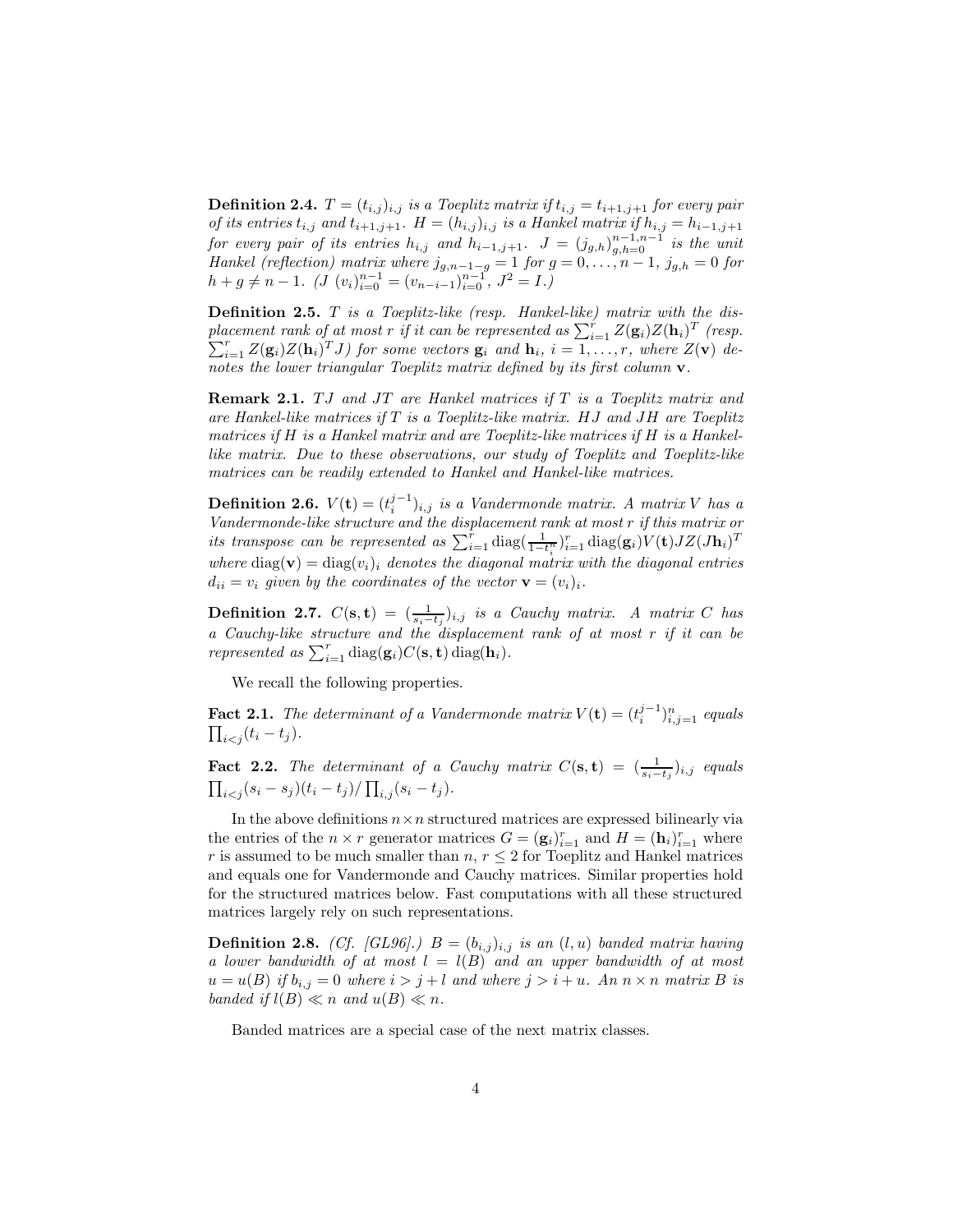**Definition 2.9.** *(Cf. [EG01], [VVGM05], and the bibliography therein.) A matrix* M *has a lower rank* l *(resp. upper rank* u*) if this is the maximal rank of its submatrices lying below (resp. above) its diagonal.*  $M = (m_{ij})_{i,j=1}^n$  *is an* (l, u) *rank structured matrix (also called quasiseparable of order* (l, u)*) if it has a lower rank* l *and an upper rank* u*. Such a matrix has a trilinear* (l, u) *generator for its off-diagonal entries given by the set of*  $l \times l$  *matrices*  $A_h$  *and*  $u \times u$  *matrices*  $B_h$ *, vectors*  $\mathbf{p}_h$  *and*  $\mathbf{q}_h$  *of dimension l, and vectors*  $\mathbf{s}_h$  *and*  $\mathbf{t}_h$ *of dimension*  $u$  *for*  $h = 2, 3, \ldots, n$  *such that*  $m_{ij} = \mathbf{p}_i^T A_{ij} \mathbf{q}_j$ ,  $1 \leq j \leq i \leq n$ ,  $m_{ij} = \mathbf{s}_i^T B_{ij} \mathbf{t}_j, \ 1 \leq i \, 1 \leq j \leq n, \ where \ A_{ij} = A_{i-1} \cdots A_{j+1} \ for \ i-1 \, > \, j,$  $A_{i+1,i} = I_l, B_{ij} = B_{j-1} \cdots B_{i+1}$  *for*  $j - 1 > i$ *,*  $B_{i,i+1} = I_u$ *. (Clearly an*  $(l, u)$ ) *banded matrix is* (l, u) *rank structured but is not* (l, u) *semiseparable.)*

**Definition 2.10.** An  $(l, u)$  rank structured  $n \times n$  matrix has a bilinear  $(l, u)$ *generator given by the vectors*  $\mathbf{p}_i$ ,  $\mathbf{q}_j$ ,  $\mathbf{s}_i$ , and  $\mathbf{t}_j$  for all i and j, if it has a *trilinear*  $(l, u)$  *generator of Definition 2.9 where*  $A_h = I_l$  *and*  $B_h = I_u$  *for all* h. *In this case the subdiagonal (resp. superdiagonal) part of the matrix* M *(together with its diagonal) can be extended to a matrix of rank* l *(resp.* u*).*

**Definition 2.11.**  $\Phi(S)$ *, the fill of an*  $n \times n$  *matrix* S*, is the set of its nonzero entries, and*  $|\Phi(S)|$  *is its cardinality. Such a matrix is sparse if*  $|\Phi(S)| \ll n^2$ . *A fill degenerates if all matrices having this fill are singular. (Clearly, banded matrices are sparse and generically have nondegenerating fills.)*

### **3 How likely is a random integer matrix nonsingular modulo a fixed integer?**

#### **3.1 The cases of general and Toeplitz/Hankel matrices**

We first recall the following estimate by Brent and McKay 1987 where  $q = p^u$ for a prime p.

**Theorem 3.1.** *[BMK87, Corollary 2.2]. Write*  $P_k(r) = (1 - r)(1 - r^2) \cdots (1 - r^2)$  $r^{k}$ ,  $r = 1/p$ ,  $k > 1$ ,  $P_0(r) = 1$ . Then nonsingular matrices make up the fraction  $\frac{P_{n+u-1}(r)}{P_{u-1}(r)}$  *of all matrices in*  $\mathbb{Z}_{p^u}^{n \times n}$ *.* 

Brent and McKay also supply similar estimates for any integer  $q > 1$  and specify them for  $n \to \infty$  and  $q = 1, \ldots, 16$ . Our Table 5.4 in Section 5 shows the results of our tests for nonsingularity of random integer matrices in  $\mathbb{Z}_q$ , for  $n = 5, 10, 50, 100, q = 2<sup>g</sup>$ , and  $q = 0, 1, ..., 20$ . They are in reasonable agreement with the analytic estimates in [BMK87].

Such a study is much less developed for structured integer matrices. Best known is the following result.

**Theorem 3.2.** *[D60]. For any pair of a prime* p *and a positive integer* n*, the fraction of*  $1/p$  *of all Toeplitz (as well as all Hankel) matrices in*  $\mathbb{Z}_p^{n \times n}$  *are singular.*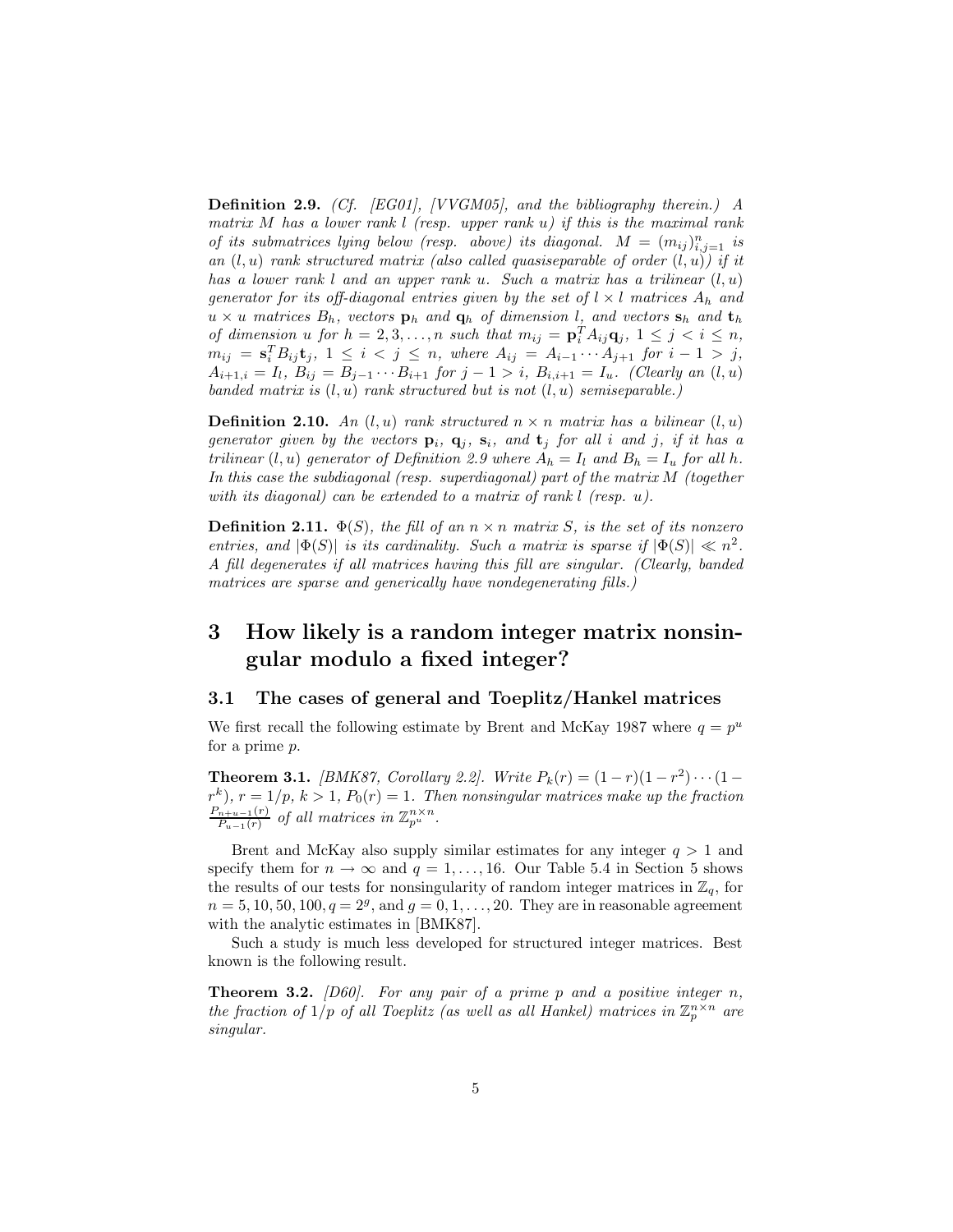We deduce from Theorem 3.2 the following corollary of independent interest.

**Corollary 3.1.** *For any pair of a prime* p *and a positive integer* n*, consider the space of the pairs of polynomials*  $u(x)$  *and*  $v(x)$  *over*  $\mathbb{Z}_p$  *such that* deg  $v(x)$  = n,  $\deg u(x) < n$ . Then the pairs of coprime polynomials make up a fraction of  $1 - 1/p$  *in this space.* 

*Proof.* We prove the corollary by combining the latter theorem with Proposition 9.1 on page 158 in the book [BP94]. This proposition defines a bijection map of all pairs  $(h, H)$  of  $h \in \mathbb{Z}_p$  and nonsingular Hankel matrices H in  $\mathbb{Z}_p^{n \times n}$  to all pairs of coprime polynomials  $u(x)$  and  $v(x)$  over  $\mathbb{Z}_p$  where  $v(x)$  is monic,  $\deg v(x) = n$ , and  $\deg u(x) < n$ . Combine the bijection  $J : H \leftrightarrow T = HJ$ with Theorem 3.2 to count the number of pairs  $(h, H)$  where H is nonsingular in  $\mathbb{Z}_p^{n \times n}$  and extend this count to the number of pairs of coprime polynomials  $u(x)$  and  $v(x)$  over  $\mathbb{Z}_p$  to obtain the corollary.  $\Box$ 

The proof technique above has been extended in [PMRW04] to yield the following result.

**Theorem 3.3.** *The fraction of at least*  $1 - n/q$  *Toeplitz matrices in*  $\mathbb{Z}_q^{n \times n}$  *are nonsingular for any integer*  $q > 1$ *.* 

#### **3.2 Unified treatment of structured integer matrices**

The estimates for the probabilty of nonsingularity of a (generalized) Vandermonde matrix in  $\mathbb{Z}_q$  for a prime q are implicit in [BKY07]. (These estimates are similar to the bounds in Theorem 3.3.) Besides this work and Theorem 3.3, we know of no other extensions of Theorem 3.2 to the cases of other structured matrices or rings  $\mathbb{Z}_q$  for nonprime integers q, but we readily obtain a very general extension of this kind based on the following fundamental result, used in both [BKY07] and [PMRW04].

**Theorem 3.4.** *[DL78] (also cf. [Z79], [S80]). Suppose a multivariate polynomial of degree* d *does not vanish identically. Let the values of its variables be randomly sampled from a fixed set* S*. Then the polynomial vanishes with a* probability of at most  $\frac{d}{|S|}$ .

**Corollary 3.2.** *Assume integers*  $k > 0$  *and*  $q > 1$  *and matrices*  $A = (a_{i,j})_{i,j=1}^n$ *where*  $a_{i,j}$  are polynomials over  $\mathbb{Z}_q$  in some variables  $t_1, \ldots, t_k$  having total de*grees*  $d_{i,j}$ ,  $i, j = 1, \ldots, n$ *. Write*  $d_i = \max_j d_{i,j}$  *and*  $d_j = \max_i d_{i,j}$ *. Suppose for the variables*  $t_1, \ldots, t_k$  *ranging in*  $\mathbb{Z}_q$  *the multivariate polynomial* det A *does not vanish identically. Then among all matrices* A *above the fraction of singular matrices is at most*  $d/q$  *for*  $d = \min\{\sum_{i=1}^{n} d_i, \sum_{j=1}^{n} d_j, \}$ .

*Proof.* Clearly, det A is a polynomial in the variables  $t_1, \ldots, t_k$  having degree of at most d. By assumption it does not vanish identically. It remains to invoke Theorem 3.4. 口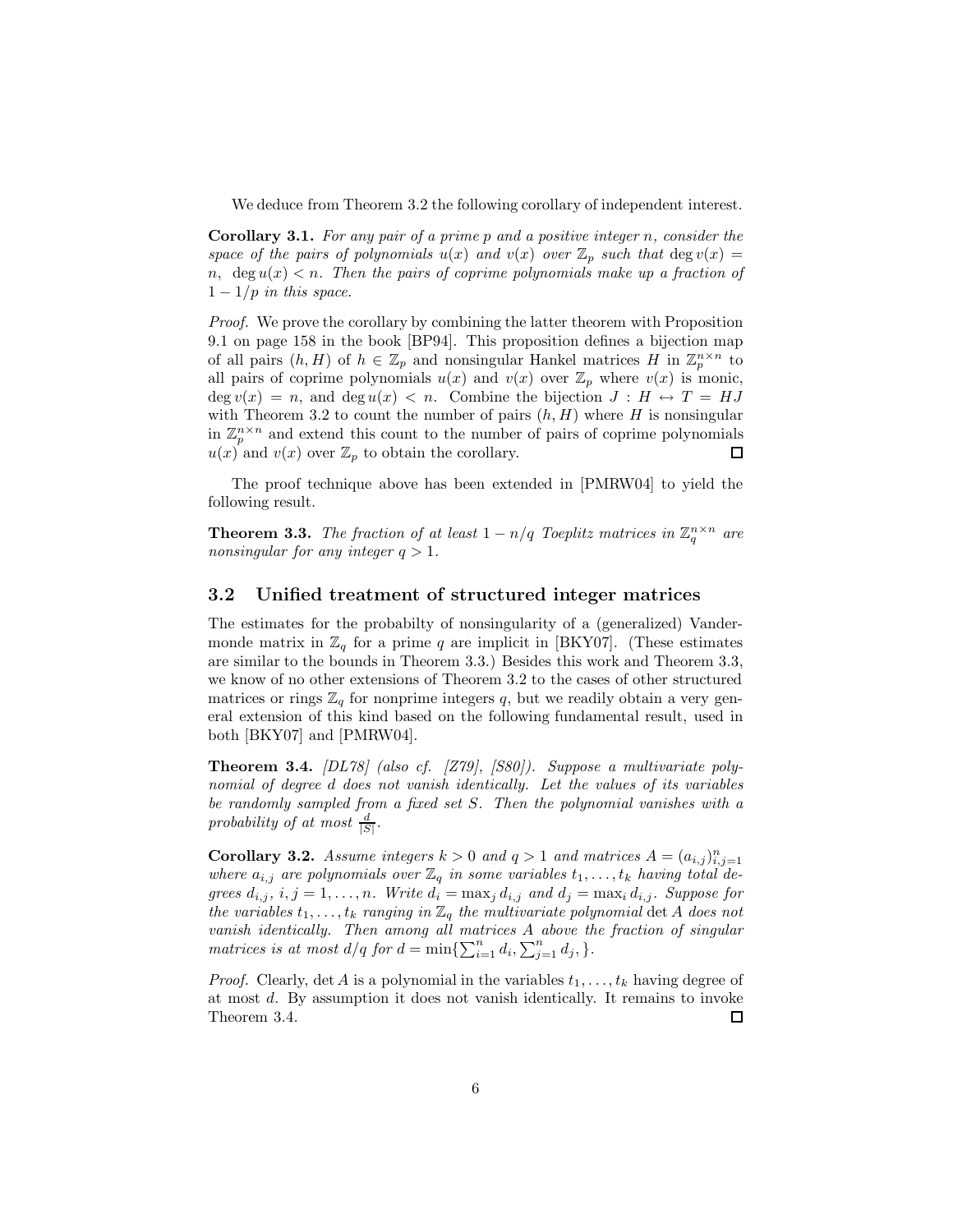Based on this corollary, we can estimate from above the fraction of singular matrices among all matrices of a given class. A singular matrix has vanishing determinant, which is a polynomial in the matrix entries or in other parameters defining the matrix. Our estimates apply to the classes of sparse and structured matrices that have nonsingular representatives. Many matrix classes (including Toeplitz, Toeplitz-like, banded and rank structured matrices) contain the identity matrix I which never degenerates in  $\mathbb{Z}_q$ . The class of sparse matrices with nongenerating fills contains permutation matrices  $P$  whose determinants equal one or  $-1$ . Likewise, the unit Hankel matrix J is a permutation matrix with  $|\det J| = 1$ . Thus we can apply the corollary to all respective classes of matrices. Finally, we can apply it to the classes of Vandermonde-like and Cauchy-like matrices where their basic Vandermonde and Cauchy matrices, respectively, are nonsingular modulo q (cf. Definitions 2.6 and 2.7 and Facts 2.1 and 2.2).

Let us estimate the degrees d in these cases. For Toeplitz and Hankel matrices as well as banded and other sparse matrices with a nondegenerating fill we have  $d_{i,j} \leq 1$  for all i and j and therefore  $d = n$ . Likewise, we can apply the corollary to the classes of Toeplitz-like and Hankel-like matrices as well as Vandermonde-like and Cauchy-like matrices whose basic (Vandermonde and Cauchy) matrices  $V(t)$  and  $C(s, t)$ , respectively, are fixed and are nonsingular modulo q (cf. Definitions 2.6 and 2.7). In these cases we have  $d_{i,j} = 2$  for all i and j and therefore  $d = 2n$ . The same bound holds for  $(l, u)$  rank structured matrices having  $(l, u)$  bilinear generators. For general  $(l, u)$  rank structured matrices we have  $(l, u)$  trilinear generators, and therefore  $d_{i,j} = 3$  for all i and j and  $d = 3n$ . Summarizing we deduce the following result.

**Corollary 3.3.** *The fraction of singular matrices in*  $\mathbb{Z}_q^{n \times n}$  *for*  $q > 1$  *is at most* n/q *among Toeplitz, Hankel and banded matrices and at most* 2n/q *among Toeplitz-like and Hankel-like matrices,* (l, u) *rank structured matrices having* (l, u) *bilinear generators, and Vandermonde-like and Cauchy-like matrices defined for fixed basic Vandermonde and Cauchy matrices* V (**t**) *and* C(**s**, **t**)*, respectively, and having representatives that are nonsingular modulo* q*. The fraction increases to* 3n/q *for the class of all* (l, u) *rank structured matrices.*

Next let us examine the class of Vandermonde matrices  $V(\mathbf{t}) = (t_i^{j-1})_{i,j=1}^n$ defined by n parameters  $t_1, \ldots, t_n$  and the respective class of Vandermonde-like matrices. In these cases we have  $d_j = j - 1$ ,  $d = (n - 1)n/2$  for the class of Vandermonde matrices and  $d_j = j$ ,  $d = (n+1)n/2$  for the matrices with Vandermonde-like structure. By applying Corollary 3.2, we obtain the following estimates.

**Fact 3.1.** Suppose the class of Vandermonde matrices  $V(\mathbf{t}) = (t_i^{j-1})_{i,j=1}^n$  in  $\mathbb{Z}_q$ *defined by n* parameters  $t_1, \ldots, t_n$  (resp. all Vandermonde-like in  $\mathbb{Z}_q^{n \times n}$ ) has a *nonsingular representative. Then the fraction of singular matrices in this class is at most*  $(n-1)n/(2q)$  *(resp.*  $(n+1)n/(2q)$ *).* 

For the class of Vandermonde matrices  $V(\mathbf{t}) = (t_i^{j-1})_{i,j=1}^n$  defined by n parameters  $t_1, \ldots, t_n$  consider the representative for  $t_i = i - 1, i = 1, \ldots, n$ .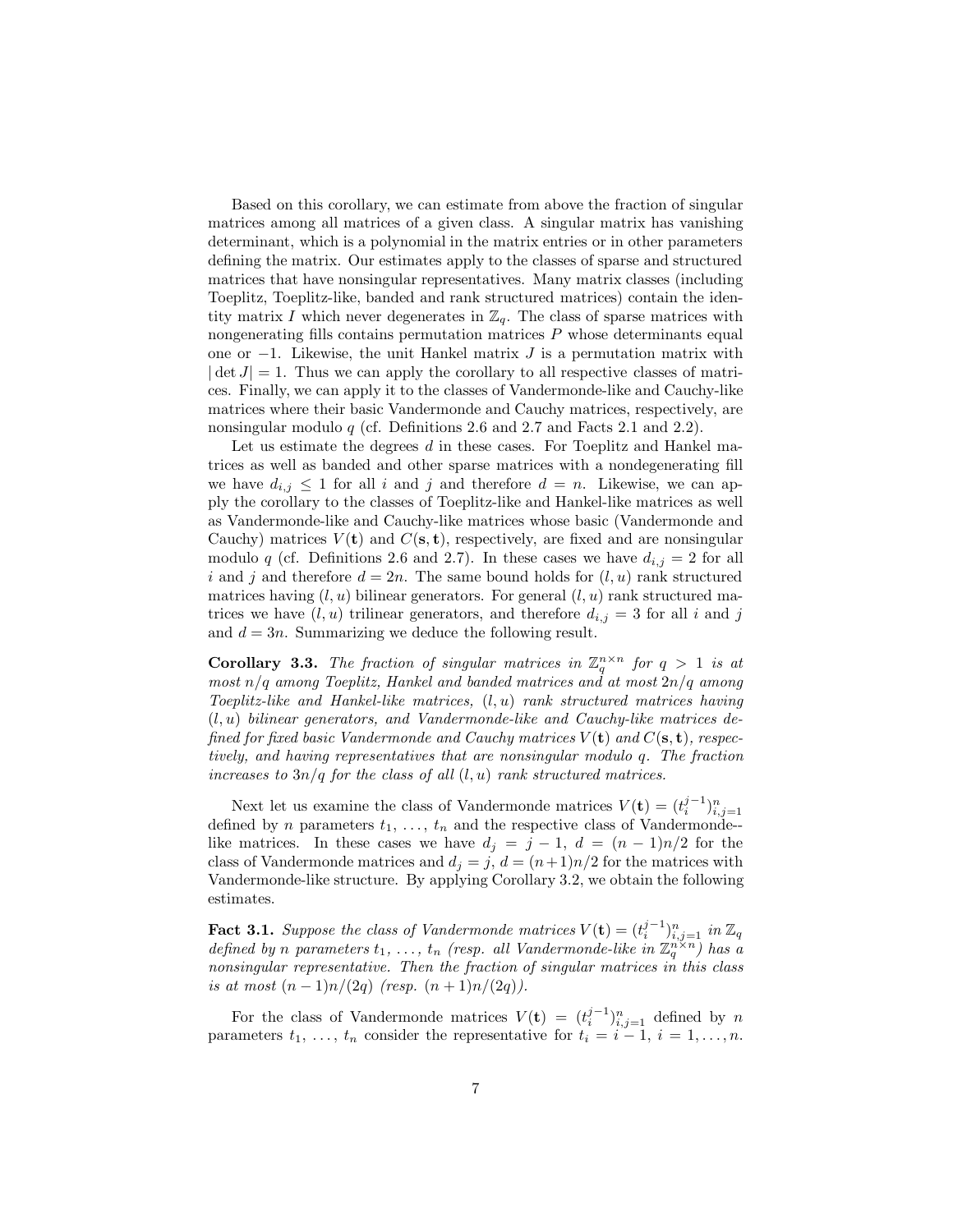In virtue of Fact 2.1 this representative is nonsingular in  $\mathbb{Z}^{n \times n}$  wherever q is a prime exceeding  $n - 1$  or a product of such primes.

Based on Fact 2.1 one can prove that det  $V(\mathbf{t})$  mod  $q = 0$  if  $q = p^l$  for positive integers  $l$  and smaller  $p$  unless  $l$  is quite large. We specify this claim only for  $p = 2$ .

**Fact 3.2.** An integer Vandermonde matrix  $V(\mathbf{t}) = (t_i^{j-1})_{i,j=1}^n$  is singular in  $\mathbb{Z}_q$ for  $q = 2^l$  and an integer  $l \ge 1$  unless  $l > (n - k)n/2$  where  $k = \lfloor \log_2 n \rfloor$ .

*Proof.* Due to Fact 2.1, we just need to estimate the highest power of two that divides  $\prod_{i < j} (t_i - t_j)$ . Let there be exactly x even and exactly  $n - x$  odd values among  $t_1, \ldots, t_n$ . Then there are exactly  $(x - 1)x/2 + (n - x - 1)(n - x)/2 =$  $x^2 - nx + (n^2 - n)/2$  even numbers among the differences  $t_i - t_j$  for all pairs i and  $j>i$ . The lower bound  $(n-2)n/4$  is attained if  $x = n/2$ . We similarly estimate that at least  $(n/2^{i} - 2)n/4$  of these differences are divided by  $2^{i+1}$  for  $i = 1, 2, \ldots, k-2$ , and the lower bounds are attained for  $t_j = j-1, j = 1, \ldots, n$ if  $n = 2<sup>k</sup>$ . Therefore det  $V(t)$  is divided by  $2<sup>w<sub>n</sub></sup>$  for  $w<sub>n</sub> = \sum_{i=0}^{k-1} (n/2<sup>i</sup> - 2)n/4 \ge$  $(n - k)n/2$ .

Clearly Fact 3.2 does not extend to the matrices with Vandermonde-like structure with a displacement rank of at most  $r > 1$ , and this class does not seem to be too short of nonsingular representatives for all triples of  $n, r$ , and  $q$ .

We can further apply Corollary 3.2 to block matrices if they have the same block structure (of Toeplitz, Hankel, or Vandermonde types) or if they are block banded. Our estimates for the degree  $d$  in terms of the matrix dimension  $n$  would stay the same as in the case of scalars replacing blocks.

#### **3.3 The case of structured rational matrices**

To cover the important classes of Vandermonde-like, Cauchy and Cauchy-like matrices, where the coordinates of the basic vectors **s** and/or **t** are parameters, we extend Corollary 3.2 to matrices  $A = (a_{i,j})_{i,j}$  with rational entries  $a_{i,j} = b_{i,j}/c_{i,j}$  where  $b_{i,j}$  and  $c_{i,j}$  are pairs of coprime polynomials in a fixed set of variables  $t_1, \ldots, t_k$ . In this case det  $A = b/c$  where b and c are coprime polynomials in the variables  $t_1, \ldots, t_k$ , and we say that for a fixed set of values of these variables the matrix A degenerates if  $b = 0$  and/or  $c = 0$ . Now Theorem 3.4 implies the following extension of Corollary 3.2.

**Corollary 3.4.** *Assume integers*  $k > 0$  *and*  $q > 1$  *and matrices*  $A = (a_{i,j})_{i,j=1}^n$ *where*  $a_{i,j} = b_{i,j}/c_{i,j}$  *and*  $b_{i,j}$  *and*  $c_{i,j}$  *are coprime polynomials over*  $\mathbb{Z}_q$  *in some variables*  $t_1, \ldots, t_k$ *. Let*  $\det A = b/c$  *where b and c are (nonvanishing) coprime polynomials in the variables*  $t_1, \ldots, t_k$  *of total degrees* d and  $\delta$ , respectively. Then *among all the above matrices* A *defined by the variables*  $t_1, \ldots, t_k$  *ranging in*  $\mathbb{Z}_q$ *the fraction of matrices that do not degenerate in*  $\mathbb{Z}_q$  *is at least*  $(1 - d/q)(1 \delta/q$ ) = 1 –  $(d + \delta)/q + d\delta/q^2 > 1 - (d + \delta)/q$ .

**Corollary 3.5.** *For the classes of Vandermonde-like, Cauchy and Cauchy-like matrices we have*  $\delta = n^2$  *(for all three classes) and*  $d = (n+1)n^3$ ,  $d = (n-1)n$ ,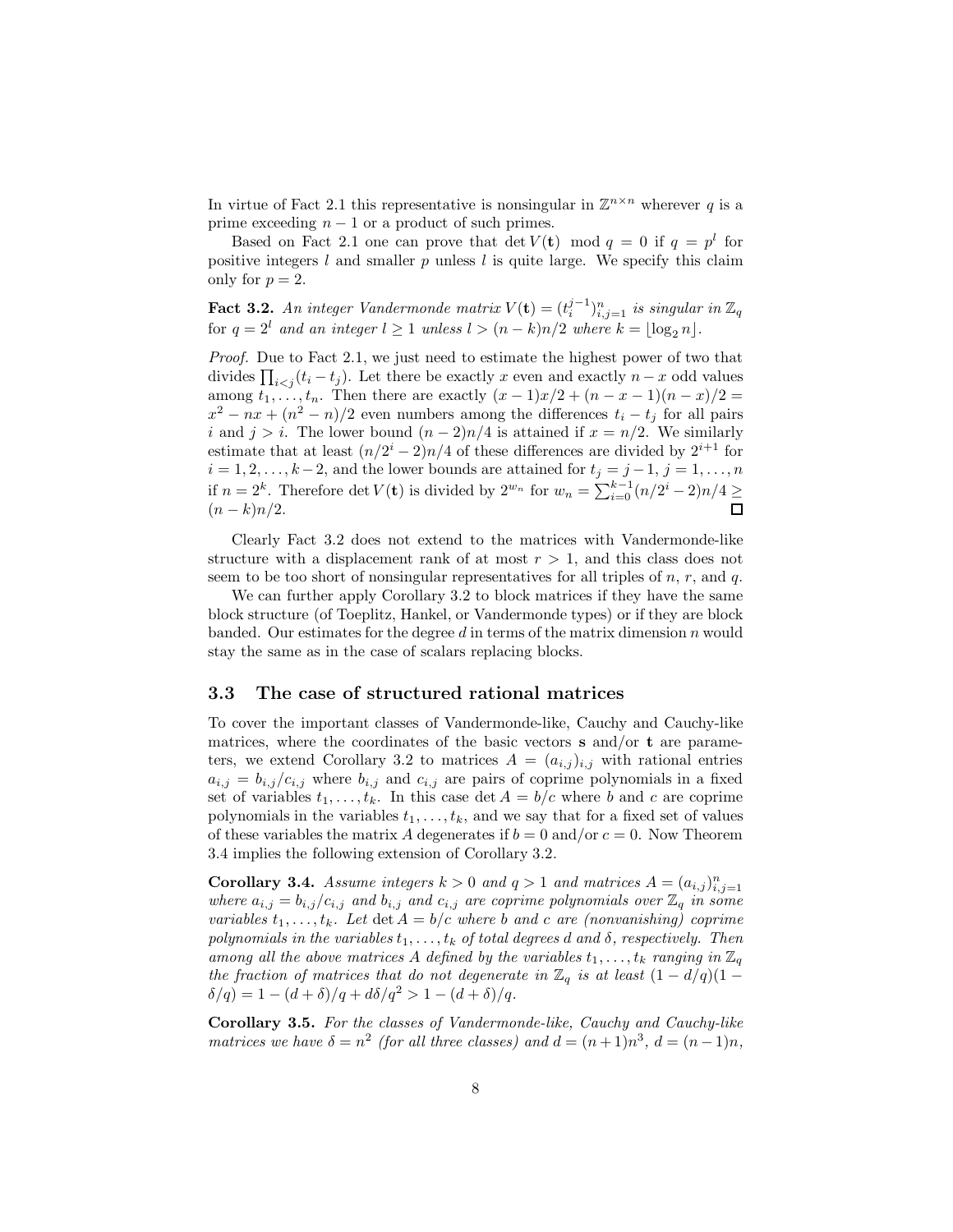and  $d = (n+1)n$ , respectively, and so the matrices that do not degenerate in  $\mathbb{Z}_q$ *make up the fractions of at least*  $(1-(n+1)n^3/q)(1-n^2/q) > 1-(n^2+n+1)n^2/q$ ,  $(1 - (n-1)n/q)(1 - n^2/q) > 1 - (2n-1)n/q$ , and  $(1 - (n+1)n/q)(1 - n^2/q)$ 1−(2n+ 1)n/q*, respectively, as long as there are representatives of these classes that do not degenerate in*  $\mathbb{Z}_q$ *.* 

For the three cited classes of Vandermonde-like, Cauchy and Cauchy-like matrices we choose representatives where  $s_i = i - 1$  and/or  $t_j = n - 1 + j$  for  $i, j = 1, \ldots, n$  and observe that they do not degenerate in  $\mathbb{Z}_q$  (due to Facts 2.1) and 2.2) if q is a prime exceeding  $2n-1$  (for Vandermonde-like matrices, it is sufficient if a prime q exceeds  $n-1$ ) as well as if q is the product of such primes.

Cauchy matrices (and to a lesser extent also Vandermonde-like and Cauchylike matrices) more frequently degenerate in  $\mathbb{Z}_q$  where q is a smaller power of a smaller prime or the product of smaller number of such powers. For a simplified demonstration, consider Cauchy matrices  $C(\mathbf{s}, \mathbf{t}) = (\frac{1}{s_i - t_j})_{i,j=1}^n$  for  $q = 2$ . Then no difference  $s_i - t_j$  is allowed to be even. Therefore, all integers  $s_i$  must be even, whereas all integers  $t_j$  must be odd or vice versa. Then similarly to Fact 3.1, we deduce that the numerator  $b = \prod_{i < j} (s_i - s_j)(t_i - t_j)$  of the determinant of the Cauchy matrix is divided by  $2^{(2n-1-k)n}$  for  $k = \lfloor \log_2 n \rfloor$ , and so such a matrix degenerates.

#### **3.4 Further comments**

By applying Theorem 3.4 to the class of  $n \times n$  structured matrices of Section 2, we yield the upper bound  $d/q$  on the probability of degeneration where d ranges from *n* for banded, Toeplitz and Hankel matrices to  $(n+1)n/2$  for Vandermondelike matrices, provided the basic vectors **s** and/or **t** for Vandermonde-like and Cauchy-like matrices are fixed and there are nonsingular matrices in these classes in  $\mathbb{Z}_q^{n \times n}$ . Therefore, the chances for the degeneration in the transition to the rings  $\mathbb{Z}_q$  for larger integers q are quite remote on the average matrix in such classes. This is also confirmed by the results of our extensive experimental tests for nonsingularity of random Toeplitz, banded, and general integer matrices in  $\mathbb{Z}_{n^w}^{n \times n}$  for  $p = 2, w \le 20$ , and  $n \le 100$  (see Section 5).

For a prime  $q$  our upper bound on the probability of degeneration of Toeplitz and Hankel matrices is off by the factor n from Daykin's sharp bound in  $[D60]$ , which is rather negligible for larger integers  $q$ , however. Our upper bounds on the probability of degeneration of structured matrices slightly exceed the sharp bounds in [BMK87], but comparison with Theorem 3.2 and the results of our tests show that degeneration is actually a little more likely for general than Toeplitz matrices.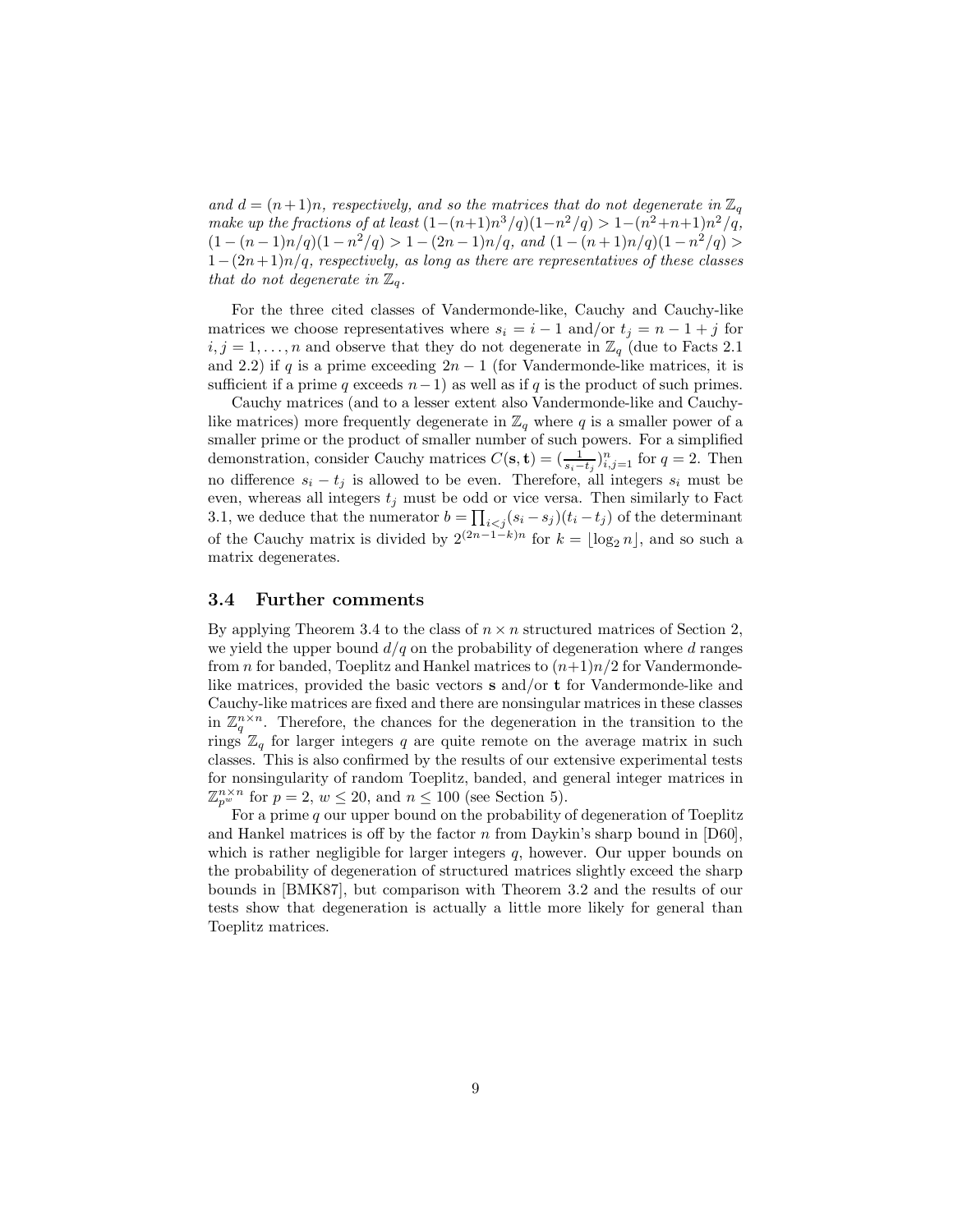## **4 Can we avoid matrix singularity modulo a fixed integer?**

Suppose we have a subroutine that effectively inverts a nonsingular integer matrix modulo a fixed integer  $q > 1$  (e.g., reasonably a large integer but still fitting the computer precision). Specifically, assume a fixed pair of a prime  $p$  (e.g., let  $p = 2$ ) and an integer v defining the power  $q = p^v$ , let a matrix M be nonsingular modulo p, and let the selected subroutine first compute  $M^{-1}$  mod p by applying Gaussian or block Gaussian elimination or its specialization for structured matrices, by Morf 1974 and 1980 [M74] and [M80] and by Bitmead and Anderson 1980 [BA80] (cf. also Olshevsky and Pan 1998 [OP98], Pan 2001 [P01, Chapter 5], and the bibliography therein). Then let the subroutine apply Hensel's lifting to compute  $M^{-1}$  mod  $p^v$  and finally let it recover  $M^{-1}$  (cf. [MC79], [D82], [P02], [PMRW04], [PMRa], and Appendix B).

Now suppose that for such a fixed integer  $q$  we wish to apply the latter approach to invert a nonsingular integer matrix  $M$ , which becomes singular modulo q. Surely, we cannot succeed if we just apply our subroutine directly to this matrix, but we can perform modulo  $q$  the first recursive steps until we stop due to singularity. For a large class of input matrices, at this moment the remaining computations essentially amount to the simpler task of inverting some matrices of substantially smaller sizes.

Next let us describe an alternative recipe for yielding the same effect. (We can combine both recipes to enhance their power and to back up one another.) In our second recipe we rely on randomized additive preconditioning of the input matrix, that is, instead of the matrix  $M$  we can try to invert its small-rank modifications

$$
M_i = M - U_i V_i, \quad i = 1, \dots, i_+.
$$
\n<sup>(4.1)</sup>

Here we assume that  $U_i$  in  $\mathbb{Z}_a^{n \times i}$  and  $V_i$  in  $\mathbb{Z}_b^{i \times n}$  are random general or Toeplitz integer matrices or random integer matrices with the structure consistent with the structure of the input matrix;  $a$  and  $b$  are sufficiently large integers defined by n and |M| (see Theorem 4.1);  $i = 1, \ldots, i_+$ , and  $i_+ = O(1)$  is a fixed relatively small positive integer. If we succeed for some  $i \leq i_{+}$ , we can recover the inverse  $M^{-1}$  by applying the SMW formula, that is, the Sherman–Morrison–Woodbury formula [GL96, page 50],

$$
M^{-1} = (M_i + U_i V_i)^{-1} = M_i^{-1} - M_i^{-1} U_i S_i^{-1} V_i M_i^{-1}, \quad S_i = I_i + V_i M_i^{-1} U_i.
$$

The formula holds provided the matrices  $M_i$  and  $M$  are nonsingular for the pair of  $n \times i$  matrices  $U_i$  and  $V_i^T$ , and in this case we have

$$
\det M = (\det M_i) \det S_i,
$$
\n(4.2)

so that  $S_i$  is an  $i \times i$  nonsingular matrix.

Let us elaborate upon this idea assuming that a subroutine for inverting a nonsingular matrix modulo q is available. Fix two positive integers  $i_+$  and  $j_+$ (for simplicity the reader may first assume that  $j_{+} = 1$  and drop the subscripts j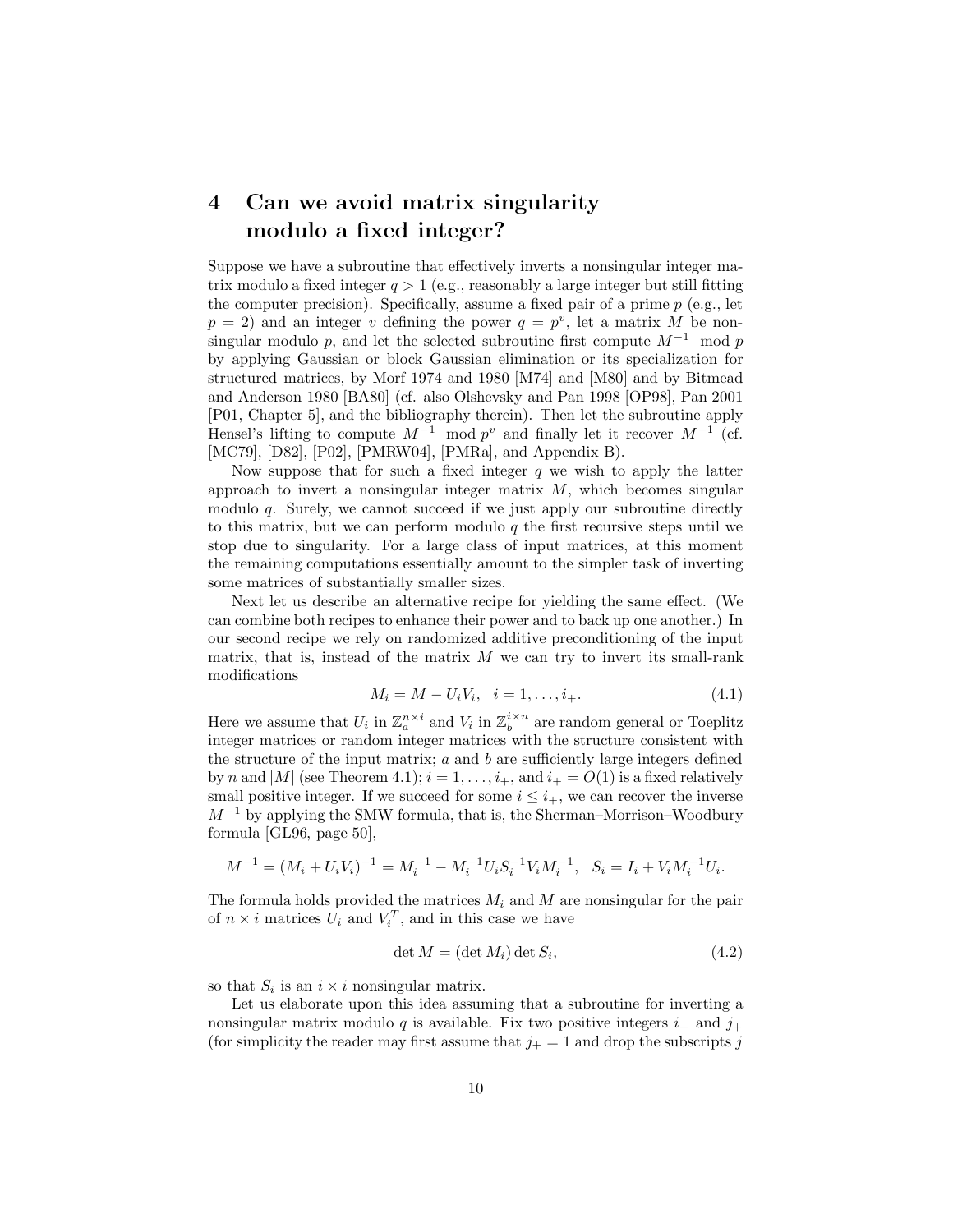below, but we have  $j_+ = 15$  in Theorem 4.1). Recursively apply the subroutine to the matrices  $M_{i,j} = M - U_{i,j}V_{i,j}$  for random matrices  $U_{i,j}$  and  $V_{i,j}$  for  $i = 1$ ,  $j = 1, \ldots, j_+; i = 2, j = 1, \ldots, j_+; \ldots$ , and so on. As soon as you yield the inverse modulo q of the matrix  $M_i = M_{i,j}$  for some  $i \leq i_+$ ,  $j \leq j_+$ , recover the inverse  $M_i^{-1}$  and then compute the inverse  $M^{-1}$  based on (4.1) and the SMW formula. If you have reached the bounds  $i = i_+$  and  $j = j_+$  without ever yielding the inverse, output FAILURE and stop. We refer to these computations as **Algorithm 4.1**, which we can extend to the solution of a linear system  $Mx = b$  by applying the SMW formula.

For random matrices M in  $\mathbb{Z}^{n \times n}$ , the algorithm is likely to succeed already for reasonably small integers  $i_+$  and  $j_+$  due to the two following theorems in [EGV00], which relate this likelihood to the choice of the bounds  $i_{+}$  and  $j_{+}$ . Below we write "gcd" for "the greatest common divisor".

**Theorem 4.1.** *[EGV00, Theorem 3.8]. For two positive integers* i *and* n*,*  $i < n$ , a nonsingular matrix M in  $\mathbb{Z}^{n \times n}$ , and two integers a and b such that  $b \geq 2n^2 \log_2(n|M|)$ ,  $a \geq 21n^2b$ , let  $U_i = U_{i,j}$  and  $V_i^T = V_{i,j}^T$  denote the pairs *of random matrices in*  $\mathbb{Z}_a^{n \times i}$  *for*  $j = 1, 2, ..., 15$ *, and in*  $\mathbb{Z}_b^{n \times i}$  *for*  $j = 16$ *, and* let the matrices  $M_i = \tilde{M}_{i,j}$  be defined by (4.1). Then with a probability of at *least* 1/2, we have  $s_{n-i}(M) = \gcd(s_n(M), \gcd_{j=1}^{16}(s_n(M_{i,j})))$ . To increase the *probability bound above*  $1 - \varepsilon$  *for a fixed positive*  $\varepsilon$ *, it is sufficient to include*  $j_+$  matrices  $M_{i,j}$ ,  $j = 1, \ldots, j_+$ , for every *i* and for a sufficiently large  $j_+$  in  $O(\log(1/\varepsilon)).$ 

**Theorem 4.2.** *[EGV00, Theorem 6.2]. For a fixed pair of integers*  $\lambda > 0$  *and*  $\eta$ , let the entries of an  $n \times n$  matrix M be independently sampled under the *uniform probability distribution in a set of integers*  $\eta$ ,  $\eta$  + 1, ...,  $\eta$  +  $\lambda$  - 1*. Then* Probability $(s_{n-j}(M) > 1) \leq \lambda^{-n} + 9(\frac{2}{3})^{j-1} + \frac{n^3}{\lambda^{j-1}}$ .

Due to Theorems 4.1 and 4.2 (and also according to the well known statistics), with a high probability we have

$$
\gcd\left(s_n(M), \gcd_{j=1}^{j+}(s_n(M_{i,j}))\right) = 1
$$

for a random  $n \times n$  integer matrix M, the matrices  $M_{i,j}$  defined above, some  $i \leq i_{+}$ , and reasonably small integers  $i_{+}$  and  $j_{+}$ . In fact we just need a weaker property that the above gcd is likely to be coprime with a fixed prime  $p$ , and this property has been statistically observed in our experiments with random integer general, Toeplitz, and banded matrices for  $p = 2$ ,  $q = 2^v$  (see the next section).

**Remark 4.1.** *The matrices*  $S_i$  *are expected to be of a smaller size than the input matrix* M*, but we can try to simplify their inversion further by applying to them Algorithm 4.1. If*  $q = p^v$ , then the transition  $M \rightarrow S_i$  *(besides the matrix size reduction) decreases the order of the prime* p *in the value of the determinant wherever* p *divides* det  $M_i$  *(see equation (4.2)).*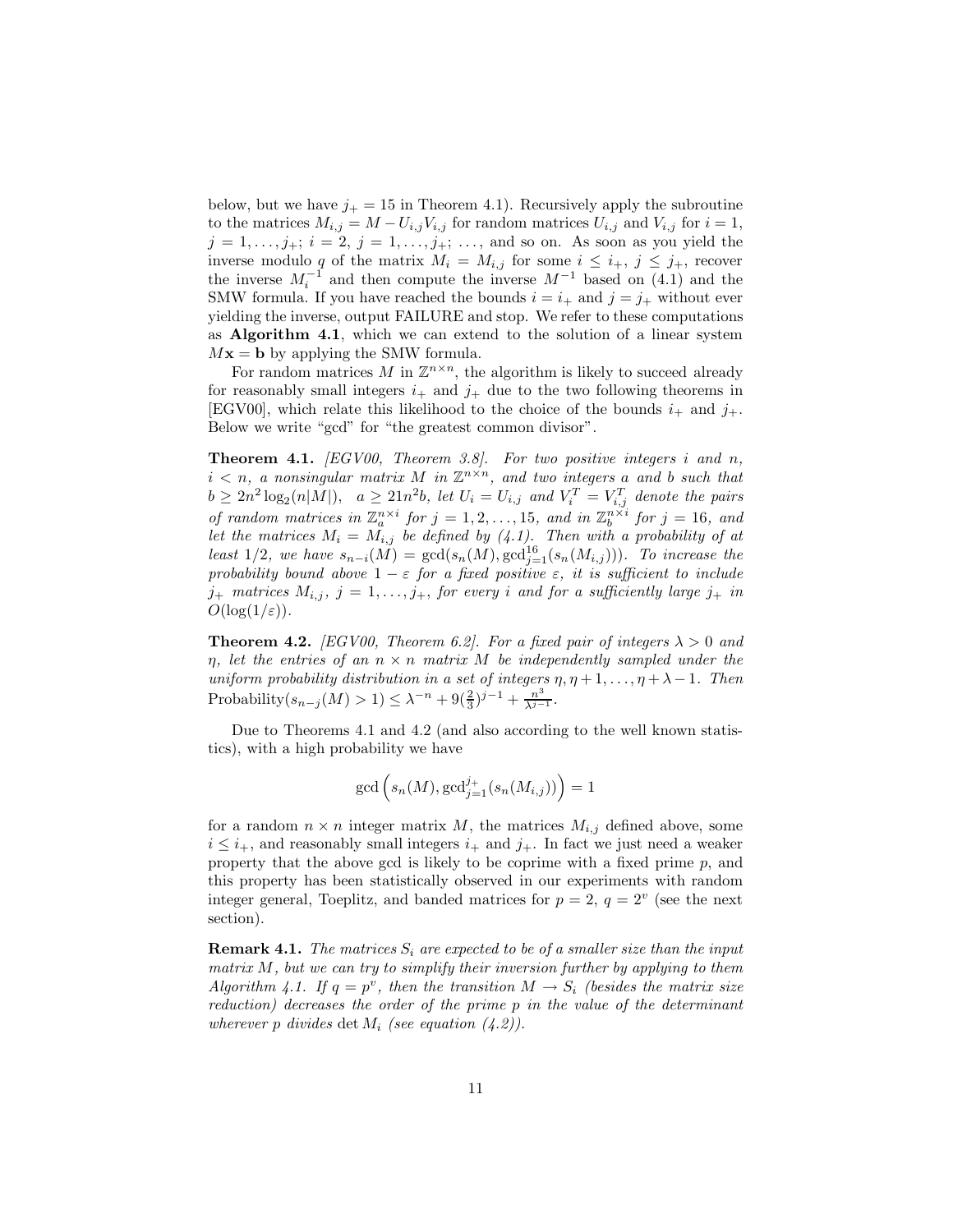## **5 Experimental computations: how frequently are random integer matrices nonsingular modulo a power of two?**

In our tests we have randomly generated an  $n \times n$  Toeplitz matrix  $M = (t_{i-j})_{i,j}$ . Its entries  $t_{1-n},...,t_{n-1}$  have been chosen independently of each other under the uniform random distribution on  $\mathbb{Z}_q$  for  $q = 2^w$  and for a positive integer w. The first column in each of Tables 5.1–5.3 shows how frequently in our tests a random  $n \times n$  integer Toeplitz matrix M was nonsingular in  $\mathbb{Z}_q$ .

Whenever the test showed singularity, we repeated the test recursively (up to at most four times), each time adding the outer product of two random vectors to the input matrix. The  $(1+i)$ <sup>th</sup> column of each table, for  $i = 0, 1, 2, 3, 4$ , shows for how many out of 100,000 samples the results were positive for the matrices  $M - U_j V_j^T$ , for some  $j \leq i$  where  $U_j, V_j^T \in \mathbb{Z}_q^{n \times l}$ ,  $M \in \mathbb{Z}_q^{n \times n}$ ,  $q = 2^w$ . These data should motivate using Algorithm 4.1 for smaller  $i_+$  and  $j_+$ . They should be compared with similar statistics for general, tridiagonal, and fivediagonal matrices. Table 5.4 shows such statistics, although without small rank perturbations. According to our tests in the case where  $q = 2<sup>w</sup>$ , the degeneration is more likely for five-diagonal than general matrices, and is even more likely for tridiagonal matrices, but even for the latter matrices it is quite rare for larger w. We have also observed for tridiagonal matrices that the degeneration is substantially less likely where we shift from  $q = 2^w$  to  $q = 5^w$ .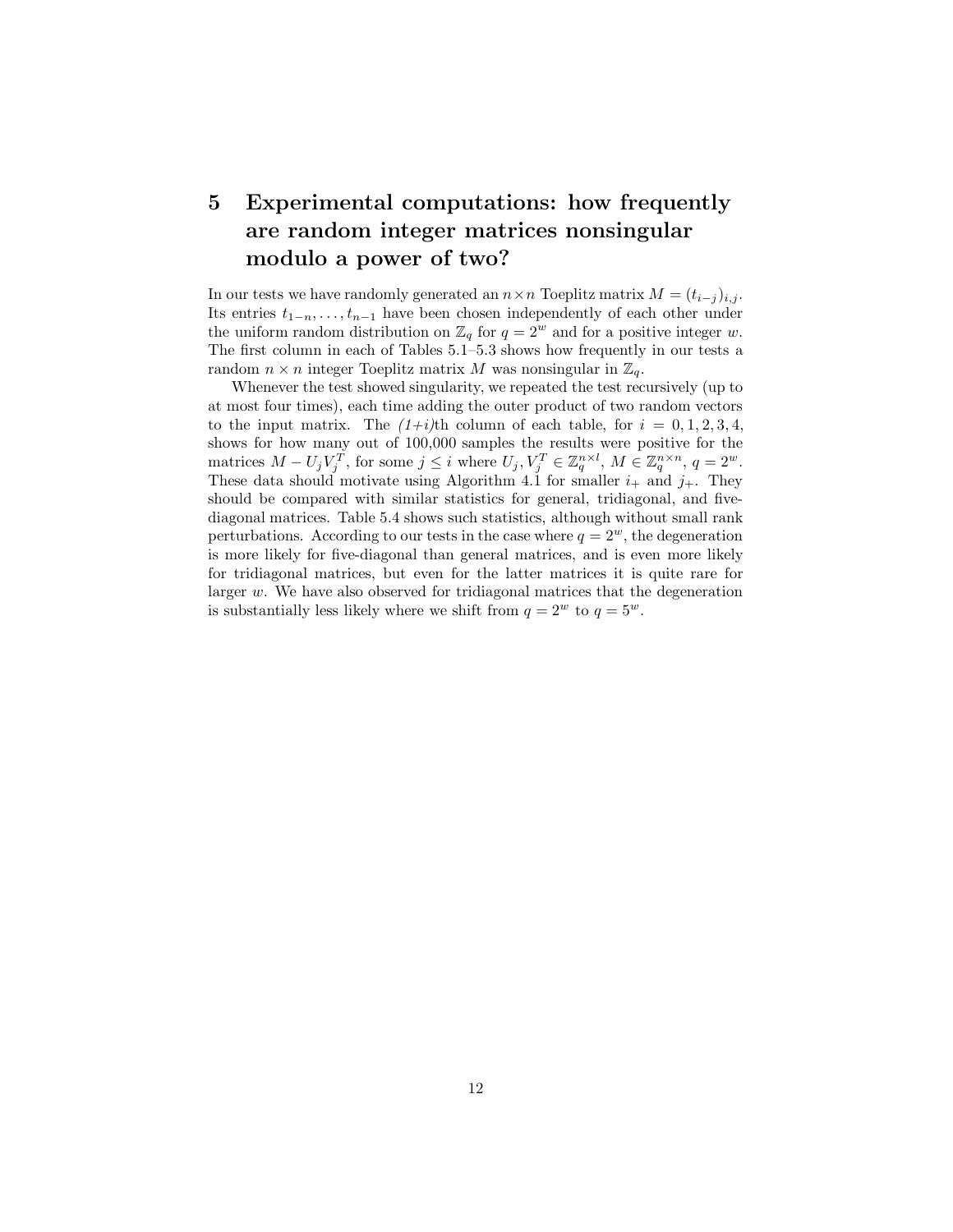| $w \backslash i$ | 0     | 1      | $\mathfrak{D}$ | 3      | 4      |
|------------------|-------|--------|----------------|--------|--------|
| 1                | 50173 | 59450  | 66672          | 72514  | 77452  |
| $\overline{2}$   | 68814 | 80808  | 87785          | 92256  | 95133  |
| 3                | 82971 | 92311  | 96197          | 98164  | 99136  |
| 4                | 90559 | 96899  | 98862          | 99567  | 99852  |
| 5                | 95079 | 98809  | 99671          | 99907  | 99973  |
| 6                | 97333 | 99557  | 99907          | 99981  | 99997  |
| 7                | 98643 | 99859  | 99973          | 99998  | 100000 |
| 8                | 99302 | 99948  | 99993          | 99999  | 100000 |
| 9                | 99639 | 99983  | 100000         | 100000 | 100000 |
| 10               | 99816 | 99997  | 100000         | 100000 | 100000 |
| 11               | 99903 | 99999  | 100000         | 100000 | 100000 |
| 12               | 99955 | 100000 | 100000         | 100000 | 100000 |

Table 5.1: Number of times the matrix  $M + A_i$  for a random  $20 \times 20$  Toeplitz matrix M and a random  $20 \times 20$  matrix  $A_i$  of a rank of at most i is nonsingular in the ring  $\mathbb{Z}_q$  for  $q = 2^w$  out of 100,000 samples

Table 5.2: Number of times the matrix  $M + A_i$  for a random  $50 \times 50$  Toeplitz matrix M and a random  $50 \times 50$  matrix  $A_i$  of a rank of at most i is nonsingular in the ring  $\mathbb{Z}_q$  for  $q = 2^w$  out of 100,000 samples

| $w \backslash i$ | 0     | 1      | 2      | 3      | 4      |
|------------------|-------|--------|--------|--------|--------|
| 1                | 50054 | 59383  | 66661  | 72665  | 77581  |
| $\overline{2}$   | 68781 | 80792  | 87812  | 92341  | 95151  |
| 3                | 82842 | 92263  | 96282  | 98203  | 99139  |
| 4                | 90507 | 96868  | 98877  | 99589  | 99844  |
| 5                | 95132 | 98846  | 99695  | 99915  | 99976  |
| 6                | 97440 | 99597  | 99912  | 99981  | 99994  |
| 7                | 98667 | 99857  | 99972  | 99994  | 99998  |
| 8                | 99315 | 99953  | 99989  | 99997  | 99999  |
| 9                | 99653 | 99985  | 100000 | 100000 | 100000 |
| 10               | 99829 | 99997  | 100000 | 100000 | 100000 |
| 11               | 99917 | 99999  | 100000 | 100000 | 100000 |
| 12               | 99967 | 100000 | 100000 | 100000 | 100000 |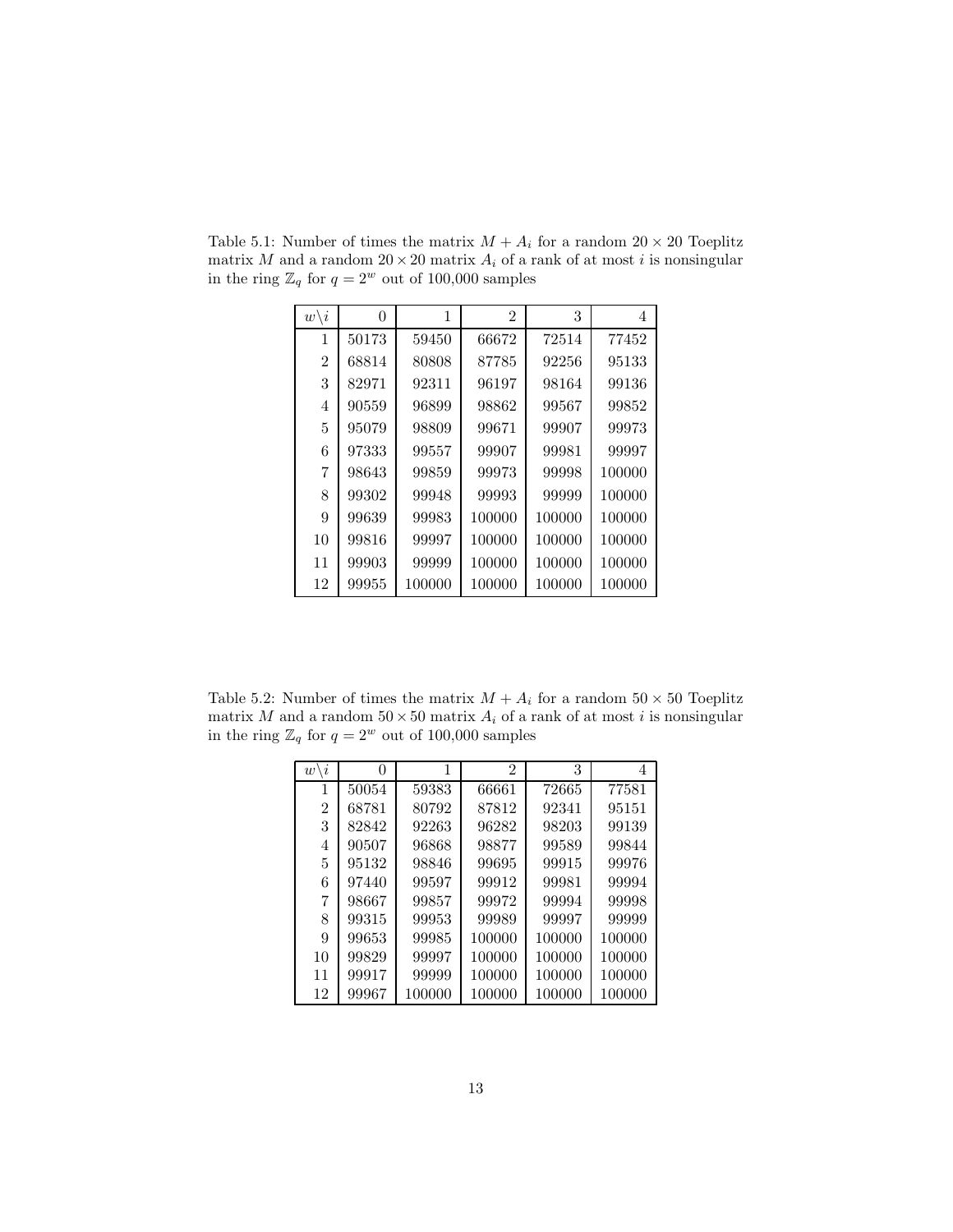|    |       |        | 2      | 3      | 4      |
|----|-------|--------|--------|--------|--------|
| 1  | 50170 | 59672  | 66652  | 72460  | 77368  |
| 2  | 68969 | 80960  | 87833  | 92188  | 95130  |
| 3  | 82799 | 92261  | 96240  | 98128  | 99122  |
| 4  | 90498 | 96935  | 98884  | 99570  | 99845  |
| 5  | 94975 | 98837  | 99662  | 99893  | 99971  |
| 6  | 97255 | 99547  | 99898  | 99970  | 99991  |
| 7  | 98591 | 99827  | 99966  | 99994  | 99998  |
| 8  | 99249 | 99931  | 99989  | 99998  | 99998  |
| 9  | 99616 | 99976  | 99997  | 100000 | 100000 |
| 10 | 99804 | 99994  | 100000 | 100000 | 100000 |
| 11 | 99898 | 99998  | 100000 | 100000 | 100000 |
| 12 | 99948 | 100000 | 100000 | 100000 | 100000 |

Table 5.3: Number of times the matrix  $M + A_i$  for a random  $100 \times 100$  Toeplitz matrix  $M$  and a random  $100\times 100$  matrix  $A_i$  of a rank of at most  $i$  is nonsingular in  $\mathbb{Z}_q$  for  $q=2^w$  out of 100,000 samples

Table 5.4: Number of times a random  $n \times n$  general matrix M is nonsingular in the ring  $\mathbb{Z}_q$  out of 100,000 samples for  $q = 2^w$ 

| $\overline{w}$ | $n=5$  | $n=10$  | $n=50$  | $n=100$ |
|----------------|--------|---------|---------|---------|
| $w=0$          | 29,986 | 28,781  | 28,940  | 28,781  |
| $w=1$          | 58.637 | 57,679  | 57,884  | 57.782  |
| $w=2$          | 77.650 | 76,817  | 77,047  | 77,104  |
| $w=3$          | 88,399 | 87,916  | 88,000  | 88,080  |
| $w=4$          | 94,102 | 93,888  | 93.943  | 93.921  |
| $w=5$          | 97,046 | 96.911  | 96.963  | 96.937  |
| $w=6$          | 98,519 | 98,414  | 98,483  | 98,452  |
| $w=7$          | 99,245 | 99,180  | 99,212  | 99,235  |
| $w=8$          | 99.634 | 99,598  | 99,590  | 99,620  |
| $w=9$          | 99,820 | 99,791  | 99,783  | 99,806  |
| $w=10$         | 99,911 | 99,894  | 99,892  | 99,899  |
| $w=11$         | 99,956 | 99,957  | 99,950  | 99,953  |
| $w=12$         | 99,977 | 99,977  | 99,978  | 99,980  |
| $w=13$         | 99,985 | 99,992  | 99,991  | 99,992  |
| $w=14$         | 99,992 | 99,996  | 99,993  | 99,995  |
| $w=15$         | 99,993 | 99,997  | 99,996  | 99.998  |
| $w=16$         | 99,995 | 99,999  | 99,999  | 99,998  |
| $w=17$         | 99,998 | 99,999  | 99,999  | 99,998  |
| $w=18$         | 99,999 | 100,000 | 99,999  | 99,999  |
| $w=19$         | 99,999 | 100,000 | 100,000 | 100,000 |
| $w=20$         | 99,999 | 100,000 | 100,000 | 100,000 |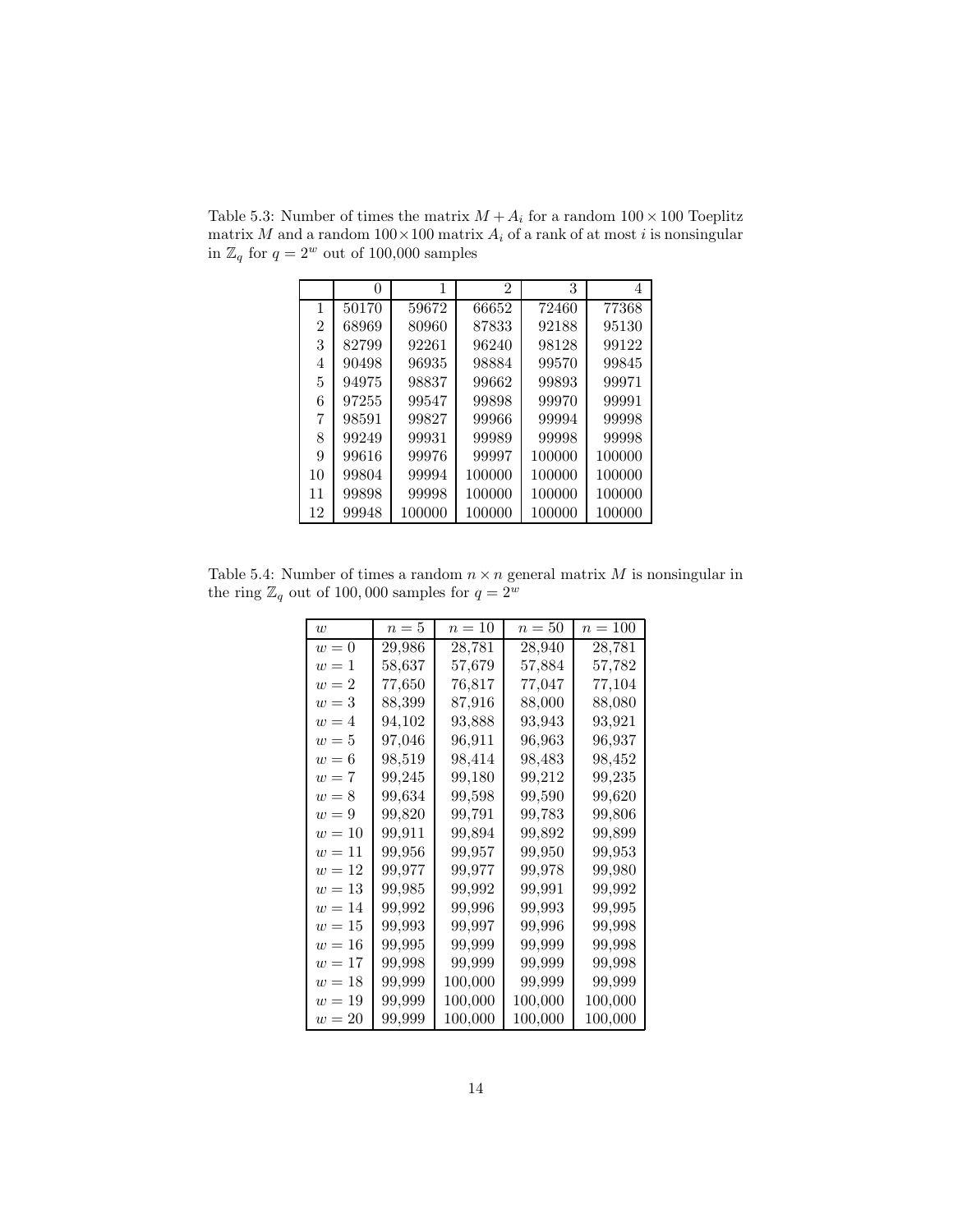| w      | $n=5$   | $n=10$  | $n=50$         | $n=100$          |
|--------|---------|---------|----------------|------------------|
| $w=1$  | 117356  | 17514   | $\overline{0}$ | $\overline{0}$   |
| $w=2$  | 320625  | 75599   | $\overline{0}$ | $\boldsymbol{0}$ |
| $w=3$  | 531878  | 182052  | $\mathbf 1$    | $\overline{0}$   |
| $w=4$  | 703335  | 324629  | $\overline{4}$ | $\overline{0}$   |
| $w=5$  | 823672  | 478421  | 17             | $\overline{0}$   |
| $w=6$  | 899773  | 620734  | 64             | $\overline{0}$   |
| $w=7$  | 945210  | 738216  | 188            | $\overline{0}$   |
| $w=8$  | 970459  | 828122  | 494            | $\overline{0}$   |
| $w=9$  | 984437  | 891854  | 1324           | $\overline{0}$   |
| $w=10$ | 991892  | 934290  | 3043           | $\overline{0}$   |
| $w=11$ | 995862  | 961334  | 6210           | $\overline{0}$   |
| $w=12$ | 997903  | 978026  | 11855          | $\overline{0}$   |
| $w=13$ | 998940  | 987761  | 20951          | $\overline{0}$   |
| $w=14$ | 999455  | 993236  | 34980          | $\overline{1}$   |
| $w=15$ | 999719  | 996395  | 54784          | $\mathbf{1}$     |
| $w=16$ | 999859  | 998089  | 82128          | $\overline{7}$   |
| $w=17$ | 999920  | 999012  | 117742         | 13               |
| $w=18$ | 999962  | 999515  | 161178         | 22               |
| $w=19$ | 999980  | 999743  | 213241         | 37               |
| $w=20$ | 999988  | 999866  | 271703         | 72               |
| $w=21$ | 999996  | 999947  | 336451         | 138              |
| $w=22$ | 999999  | 999973  | 404624         | 289              |
| $w=23$ | 999999  | 999986  | 474595         | 520              |
| $w=24$ | 1000000 | 999992  | 543974         | 941              |
| $w=25$ |         | 999996  | 610648         | 1601             |
| $w=26$ |         | 999996  | 673129         | 2629             |
| $w=27$ |         | 999999  | 730268         | 4193             |
| $w=28$ |         | 1000000 | 780932         | 6542             |
| $w=29$ |         |         | 825245         | 9787             |
| $w=30$ |         |         | 862955         | 14404            |
| $w=31$ |         |         | 893896         | 20884            |
| $w=32$ |         |         | 919407         | 29409            |

Table 5.5: Number of times a random  $n \times n$  tridiagonal matrix  $M$  is nonsingular in the ring  $\mathbb{Z}_q$  out of 1,000,000 samples for  $q = 2^w$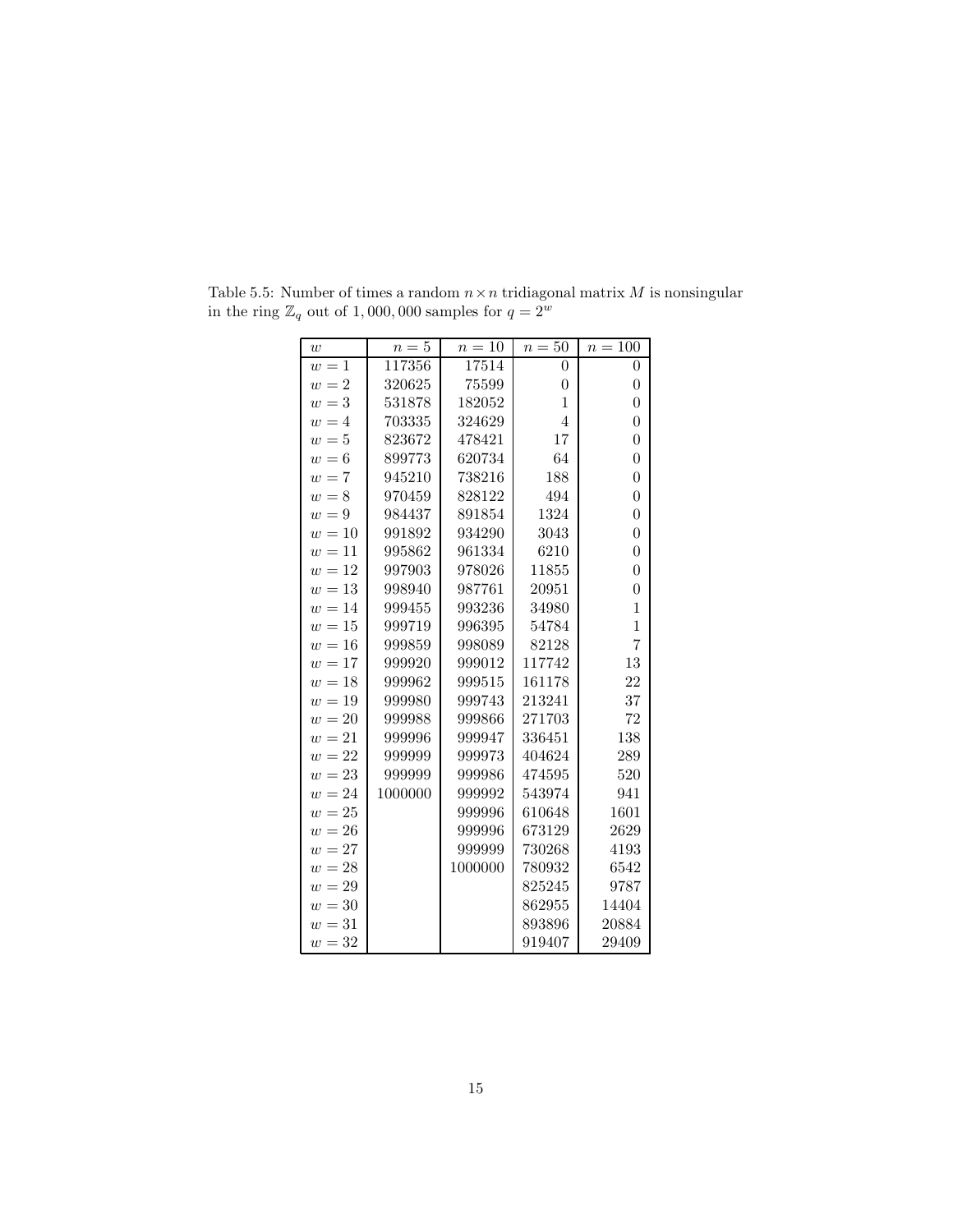| w      | $n=5$   | $n=10$  | $n=50$ | $n = 100$ |
|--------|---------|---------|--------|-----------|
| $w=1$  | 629193  | 453573  | 33036  | 1319      |
| $w=2$  | 902825  | 795859  | 142767 | 9536      |
| $w=3$  | 978126  | 939323  | 326520 | 36124     |
| $w=4$  | 995314  | 984670  | 537288 | 94676     |
| $w=5$  | 999063  | 996494  | 720272 | 192946    |
| $w=6$  | 999808  | 999263  | 849531 | 324563    |
| $w=7$  | 999964  | 999840  | 927780 | 473054    |
| $w=8$  | 999992  | 999968  | 968268 | 618013    |
| $w=9$  | 999997  | 999991  | 987267 | 741988    |
| $w=10$ | 1000000 | 999999  | 995305 | 837468    |
| $w=11$ | 1000000 | 1000000 | 998419 | 904365    |
| $w=12$ | 1000000 | 1000000 | 999479 | 947171    |
| $w=13$ | 1000000 | 1000000 | 999829 | 972681    |

Table 5.6: Number of times a random  $n \times n$  tridiagonal matrix M is nonsingular in the ring  $\mathbb{Z}_q$  out of 1,000,000 samples for  $q = 5^w$ 

Table 5.7: Number of times a random  $n \times n$  tridiagonal matrix M is nonsingular in the ring  $\mathbb{Z}_q$  out of 1,000,000 samples for  $q=10^w$ 

| $\overline{w}$ | $n=5$   | $n=10$ | $n=50$ | $n = 100$ |
|----------------|---------|--------|--------|-----------|
| $w=1$          | 673132  | 462691 | 33063  | 1286      |
| $w=2$          | 934076  | 811362 | 142940 | 9469      |
| $w=3$          | 989846  | 950586 | 326682 | 36115     |
| $w=4$          | 998658  | 989599 | 537027 | 95083     |
| $w=5$          | 999834  | 998176 | 720163 | 193223    |
| $w=6$          | 999981  | 999689 | 850071 | 325041    |
| $w=7$          | 999997  | 999950 | 927627 | 473759    |
| $w=8$          | 1000000 | 999991 | 968218 | 618106    |
| $w = 9$        | 1000000 | 999998 | 987183 | 742050    |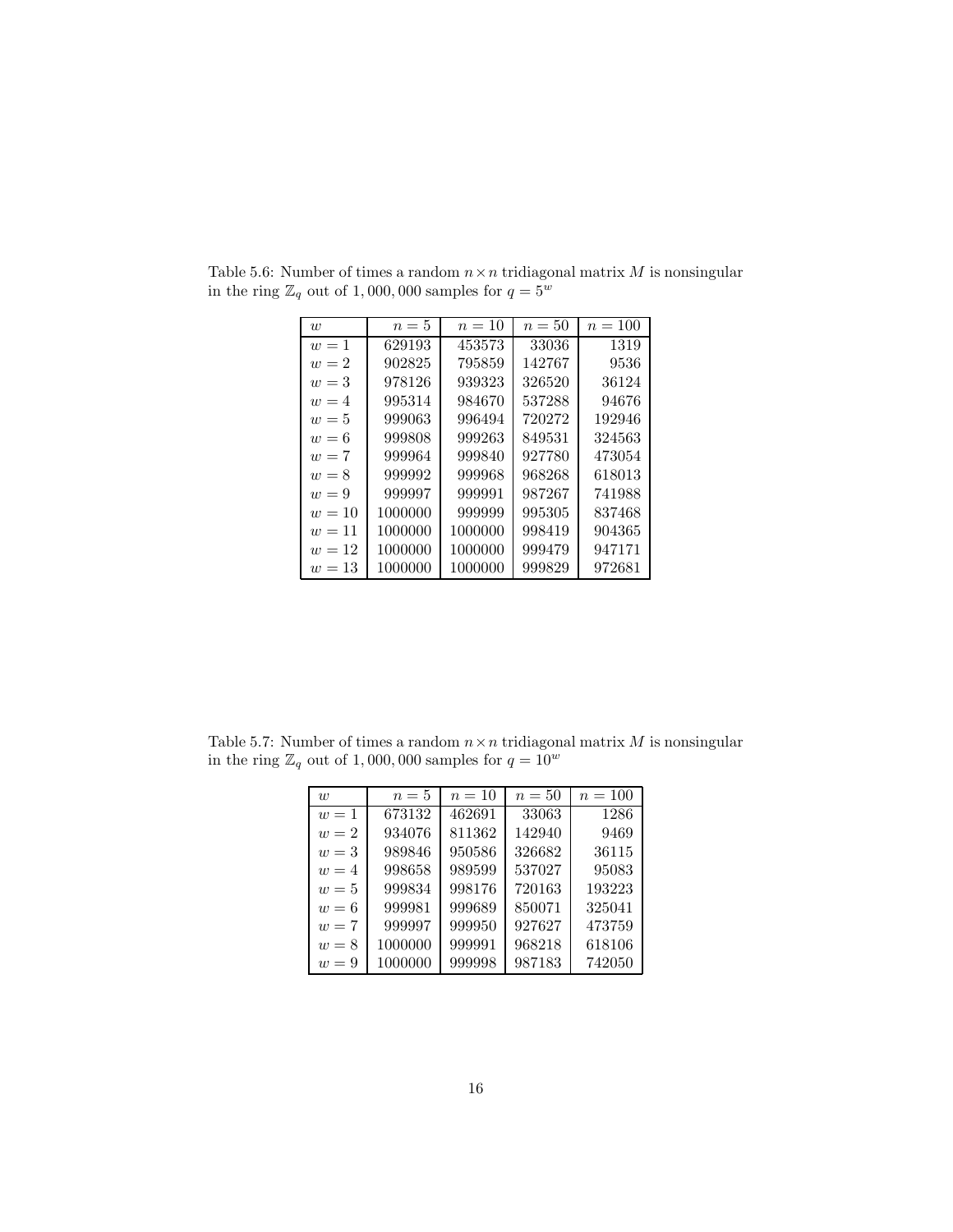| w      | $n=5$   | $n=10$  | $n=50$ | $n=100$        |
|--------|---------|---------|--------|----------------|
| $w=1$  | 291205  | 138605  | 407    | $\overline{0}$ |
| $w=2$  | 554299  | 353025  | 3189   | $\mathbf{1}$   |
| $w=3$  | 744030  | 560876  | 12666  | 28             |
| $w=4$  | 860894  | 725098  | 35279  | 131            |
| $w=5$  | 926953  | 837646  | 77277  | 534            |
| $w=6$  | 962364  | 908618  | 141802 | 1617           |
| $w=7$  | 980846  | 950327  | 227489 | 4233           |
| $w=8$  | 990280  | 973763  | 327674 | 9452           |
| $w=9$  | 995111  | 986273  | 433370 | 19223          |
| $w=10$ | 997602  | 992932  | 537207 | 35864          |
| $w=11$ | 998787  | 996416  | 631600 | 61342          |
| $w=12$ | 999400  | 998230  | 713344 | 97265          |
| $w=13$ | 999694  | 999130  | 781426 | 144238         |
| $w=14$ | 999861  | 999545  | 836186 | 201805         |
| $w=15$ | 999936  | 999768  | 878746 | 268132         |
| $w=16$ | 999969  | 999880  | 911666 | 340560         |
| $w=17$ | 999984  | 999938  | 936426 | 415820         |
| $w=18$ | 999993  | 999968  | 955325 | 490841         |
| $w=19$ | 999996  | 999986  | 969282 | 562743         |
| $w=20$ | 999998  | 999994  | 979171 | 628840         |
| $w=21$ | 999999  | 999999  | 986186 | 687759         |
| $w=22$ | 1000000 | 1000000 | 991041 | 738768         |
| $w=23$ |         |         | 994296 | 782062         |
| $w=24$ |         |         | 996454 | 818466         |
| $w=25$ |         |         | 997802 | 849199         |
| $w=26$ |         |         | 998675 | 874827         |
| $w=27$ |         |         | 999193 | 896088         |
| $w=28$ |         |         | 999547 | 914020         |
| $w=29$ |         |         | 999746 | 929000         |
| $w=30$ |         |         | 999855 | 942334         |
| $w=31$ |         |         | 999914 | 953521         |
| $w=32$ |         |         | 999957 | 962893         |

Table 5.8: Number of times a random  $n \times n$  five-diagonal matrix M is nonsingular in the ring  $\mathbb{Z}_q$  out of 1,000,000 samples for  $q = 2^w$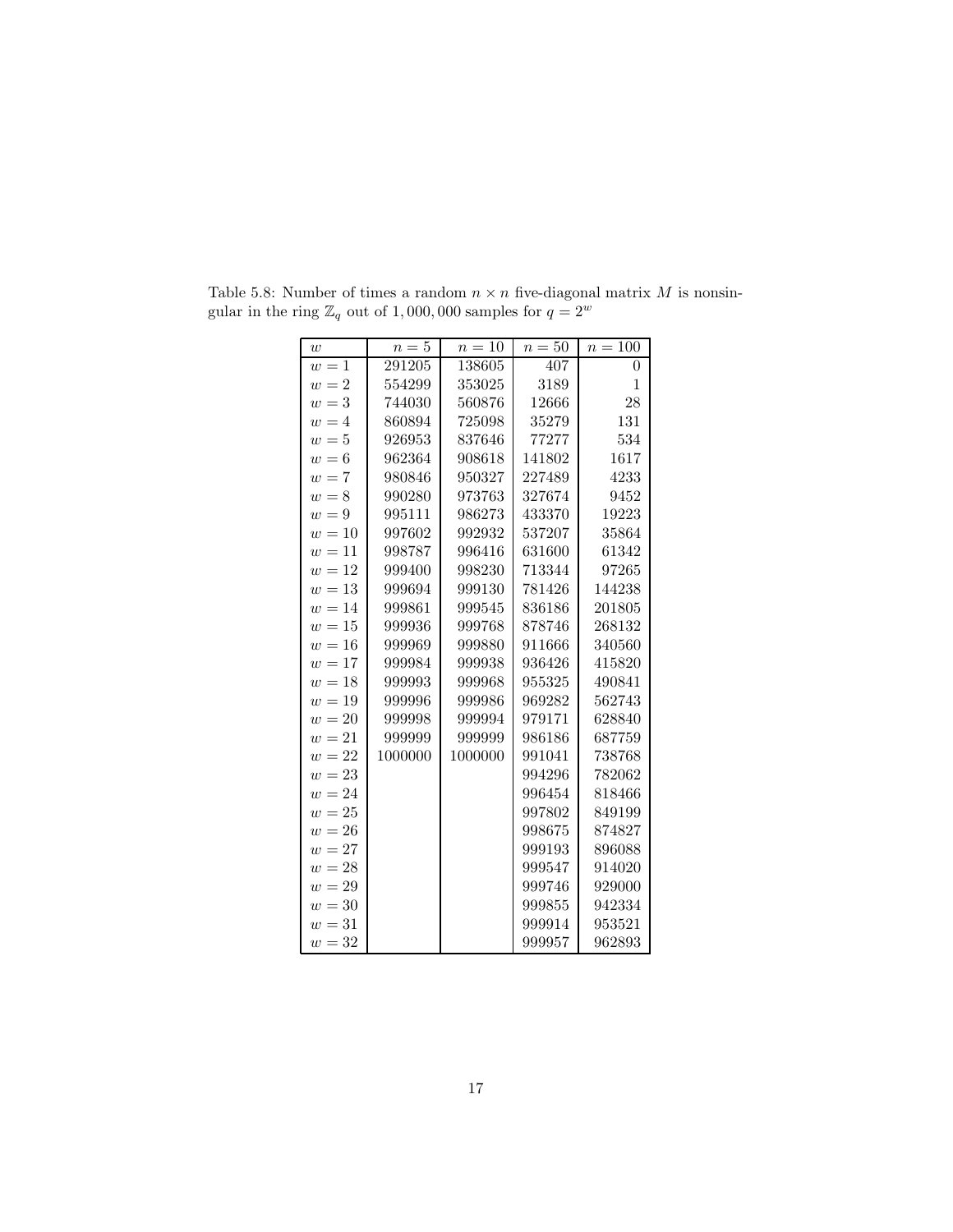#### **Analysis of the results of the experiments**

For fixed q and n, we assume that M is singular over  $\mathbb{Z}_q$  with a probability p. Next we estimate  $p$ . Let  $x$  be a random variable such that

$$
x = \begin{cases} 1, & \det M = 0 \bmod q; \\ 0, & \det M \neq 0 \bmod q. \end{cases}
$$

Let  $x_1, \ldots, x_m$  be the observed values of x. By the Central Limit Theorem,

$$
\lim_{m \to \infty} \frac{(x_1 + \dots + x_m) - mp}{\sqrt{mp(1-p)}} = N(0, 1)
$$

where  $N(0, 1)$  is the standard normal probability distribution. Therefore, a confidence interval of probability  $1 - \alpha$  for p is

$$
\left(\bar{x} - Z_{\alpha/2}\sqrt{\bar{x}(1-\bar{x})/m}, \ \bar{x} + Z_{\alpha/2}\sqrt{\bar{x}(1-\bar{x})/m}\right)
$$

where  $\bar{x} = \frac{1}{m}(x_1 + \ldots + x_m)$ ,  $Z_{\alpha}$  is defined by Probability( $N(0, 1) > Z_{\alpha}$ ) =  $\alpha$ .

**Example 5.1.** *For*  $g = 8, n = 50$ *, we are "99.9%" sure that* 

- *Probability(Toeplitz matrix M is nonsingular)* =  $0.993 \pm 0.001$ ;
- *Probability(Toeplitz matrix M is strongly nonsingular)* =  $0.731 \pm 0.005$ ;
- *Probability(general matrix M is nonsingular)* =  $0.992 \pm 0.001$ ;
- *Probability(general matrix M is strongly nonsingular)* =  $0.688 \pm 0.005$ *.*

### **Appendix**

## **A How likely is a fixed integer matrix singular** in  $\mathbb{Z}_{p^v}$  for a random prime  $p$ **?**

Hereafter ln denotes the natural logarithm  $log_e$ , for  $e = 2.71828128...$  Let us assume a fixed nonsingular integer matrix  $M$  and a random prime  $p$ , fix a positive integer  $v$ , and combine some known techniques to estimate the probability that  $p^v$  divides det M.

We begin with some definitions and basic lemmas. Hereafter  $\ln = \log_e$  stands for the natural logarithms (with the base  $e = 2.718281...$ ),  $\pi(y)$  denotes the number of primes not exceeding y,  $[a, b]$ ,  $(a, b)$ , and  $(a, b]$  denote closed, open, and semi-open real line intervals with the end points  $a$  and  $b$ , respectively.

**Lemma A.1.** (See also (A.4).) If 
$$
y > 114
$$
, then  $1 < \frac{\pi(y)}{y} \ln y < 1.25$ .

*Proof.* See Rosser and Schoenfeld 1962 [RS62].

 $\Box$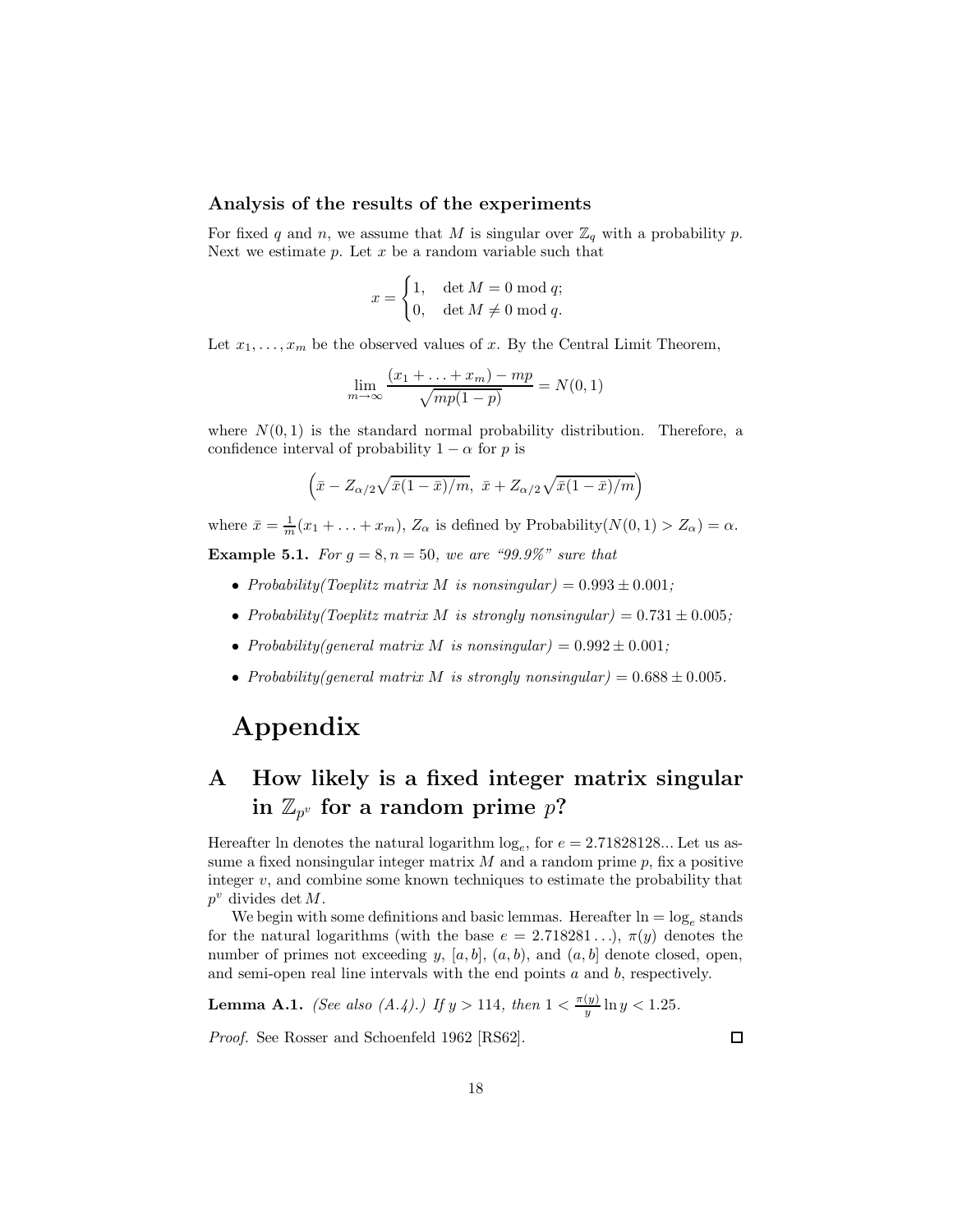**Lemma A.2.** *Let*  $y \ge 114$ *, then*  $\pi(y) - \pi(\frac{y}{20}) > (1/\tilde{\beta})\frac{y}{\ln y}$  *for* 

$$
\tilde{\beta} = \frac{1}{1 - \tilde{\alpha}} = 1.2049303..., \quad \tilde{\alpha} = \frac{\ln 114}{16 \ln 5.7} = 0.17007650.... \tag{A.1}
$$

*Proof.* By Lemma A.1, we have  $\pi(y) - \pi(\frac{y}{20}) > \frac{y}{\ln y} - \frac{1.25y}{20 \ln(y/20)}$ . Observe that  $\frac{\ln(y/20)}{\ln y}$  is monotone increasing as y grows. So  $\frac{1.25}{20 \ln(y/20)} \leq \frac{\tilde{\alpha}}{\ln y}$  for  $\tilde{\alpha}$  in (A.1) and  $y \ge 114$ . Combine the above estimates.

**Lemma A.3.** *(Cf. Corollary 7.8.2 in [P01].) Let* y*,* v*,* h*, and* k *be positive integers such that*

$$
y \ge 114, \quad 0 < h^{1/k} \le y/20. \tag{A.2}
$$

Let  $p$  be a random prime selected in the range  $(y/20, y]$  under the uniform prob*ability distribution. Then* Probability(h mod  $p^v = 0$ )  $\lt \frac{\tilde{\beta}k \ln y}{vy}$  *for*  $\tilde{\beta}$  *in* (A.1).

*Proof.* Suppose that in the above range there are exactly l distinct primes whose  $v$ th powers divide  $h$ . Then the product of these powers also divides  $h$ , and therefore we have  $h \geq (\frac{y}{20})^{vl}$  because each of the l primes lying in the range  $[y/20, y]$  is at least as large as  $\frac{y}{20}$ . On the other hand,  $h \leq (\frac{y}{20})^k$  by assumption. Therefore,  $vl \leq k$ , that is,  $l \leq k/v$ . Compare the latter upper bound on l with the lower bound in Lemma A.2 on the overall number of primes in the range  $(\frac{y}{20}, y]$ .  $\Box$ 

**Theorem A.1.** *(Cf. Corollary 7.8.3 in [P01].)* Suppose that  $\epsilon$  is a positive *number,* v *is a positive integer,*  $M \in \mathbb{Z}^{n \times n}$  *is nonsingular, and a prime p is randomly sampled from the range* (y/20, y] *under the uniform probability distribution in this range where*  $y = \frac{n\xi \ln|M|}{v \epsilon} \ge 114$  *and*  $\xi = \frac{16 \ln 114}{16 \ln 5.7 - \ln 114} = 16\tilde{\alpha}\tilde{\beta}$  $3.278885...$  *for*  $\tilde{\alpha}$  *and*  $\tilde{\beta}$  *in (A.1). Then we have* 

$$
P = \text{Probability}((\det M) \bmod p^v = 0) < \epsilon. \tag{A.3}
$$

*Proof.* Write  $h = |\det M|$ ,  $k = \frac{n \ln |M|}{\ln(y/20)}$ , so that  $h \leq |M|^n$  and  $k \ln \frac{y}{20} \geq \ln h$ , which implies  $(A.2)$ . Apply Lemma  $A.\overline{3}$  and deduce that

$$
P < \frac{\tilde \beta k \ln y}{uy} = \frac{\tilde \beta n \ln |M|}{v \ln (y/20)} \frac{\ln y}{y} = \frac{v \epsilon \tilde \beta n \ln |M|}{v n \ln |M|} \frac{\ln y}{\xi \ln (y/20)} = \frac{\epsilon \tilde \beta \ln y}{\delta \ln (y/20)}.
$$

Note that

$$
\frac{\ln y}{\ln(y/20)} \le \frac{\ln 114}{\ln 5.7}
$$

for  $y \ge 114$ . Therefore

$$
P < \epsilon \frac{\tilde{\beta} \ln 114}{\xi \ln 5.7} = \frac{16 \tilde{\alpha} \tilde{\beta}}{\xi} \epsilon = \epsilon.
$$

 $\Box$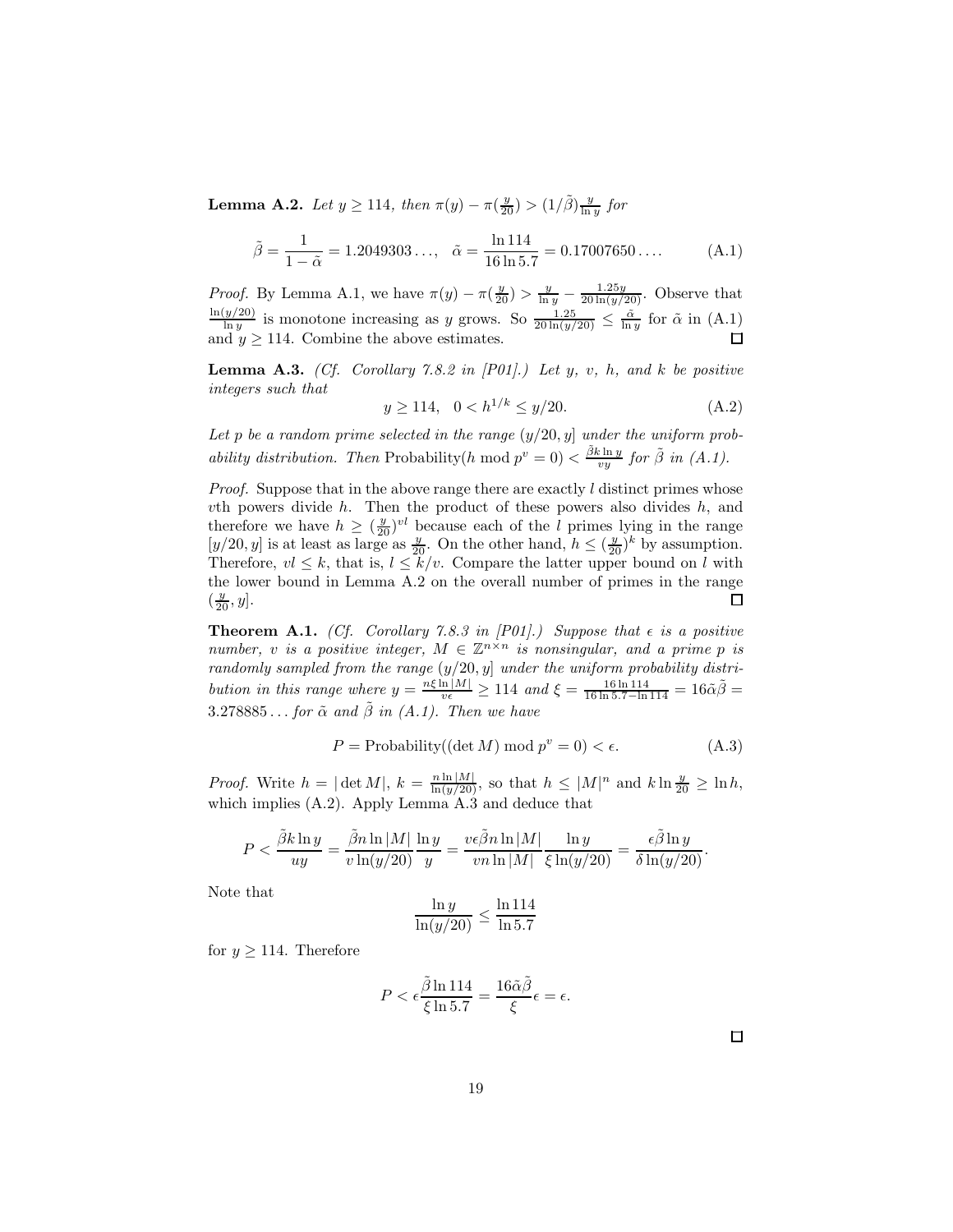To extend the above results to smaller  $y$ , one can exploit the known extensions of Lemma A.1, e.g.,

$$
1 + \frac{1}{2\ln y} < \pi(y) \frac{\ln y}{y} < 1 + \frac{3}{2\ln y} \tag{A.4}
$$

for  $y \ge 59$  [GG03, Theorem 18.7]. Refined estimates for  $\pi(y)$  can be found in Karatsuba 1990 [K90].

Let us extend Theorem A.1 to any integer q instead of  $q = p^v$ . We rely on the following observation.

**Lemma A.4.** *Let* p *and* q *be coprime and let* u*,* v*, and* h *be three positive integers. Then*  $p^u q^v$  *divides* h *if and only if both*  $p^u$  *and*  $q^v$  *divide* h.

**Corollary A.1.** Let  $p_1$ , ...,  $p_h$  be h distinct primes sampled randomly and *independently in the ranges*  $(y_i/20, y_i], i = 1, \ldots, h$ , *respectively, under the uniform probability distribution. Here*  $y_i = \frac{\xi n}{2v_i \epsilon} \ln|M| \geq 114$  *for*  $\xi$  *in Theorem A.1* and  $i = 1, \ldots, h$ ; the matrix  $M \in \mathbb{Z}^{n \times n}$  *is nonsingular*;  $v_1, \ldots, v_h$  are positive *integers, and*

$$
2h - 2 \le \frac{y_i}{\tilde{\beta} \ln y_i} \tag{A.5}
$$

*for* β˜ *in Lemma A.2 and for all* i*. Then we have*

 $P = \text{Probability}(p_1^{v_1} \cdots p_h^{v_h} \text{ divides } \det M) \leq \epsilon^h.$ 

*Proof.* Corollary A.1 follows from Lemma A.4 and Theorem A.1 for  $y = y_i$ and  $v = 2v_i$ . The primes  $p_1, \ldots, p_{i-1}$  are excluded from the range  $(y_i/20, y_i]$ for every i; this decreases the overall number of primes in this range but less than by twice for  $i \leq h$  because of (A.5) and Lemma A.2. The effect of this decrease on the probability estimates is overweighed by the increase of  $v$  from  $v_i$  to  $2v_i$ . П

**Remark A.1.** *Under the assumptions of Theorem A.1 and Corollary A.1, an* integer matrix M is strongly nonsingular in  $\mathbb{Z}_q^{n \times n}$  for  $q = p^v$  or  $q = p_1^{v_1} \cdots p_k^{v_k}$ <br>with a probability which is within the factor of n from the respective bounds in *Theorem A.1 and Corollary A.1.*

### **B Hensel's lifting modulo a prime and prime power**

Hensel's lifting [MC79], [D82] is one of the most effective techniques for the exact solution of linear systems  $Mx = b$  of equations with integral or rational input values.

It begins with computing the inverse  $M^{-1}$  modulo a random prime p, e.g., from the range  $(y, y/20)$  for  $y = O(n \ln|M|)$  in Theorem A.1. Such a choice of a prime  $p$  ensures that a nonsingular integer matrix  $M$  is likely to remain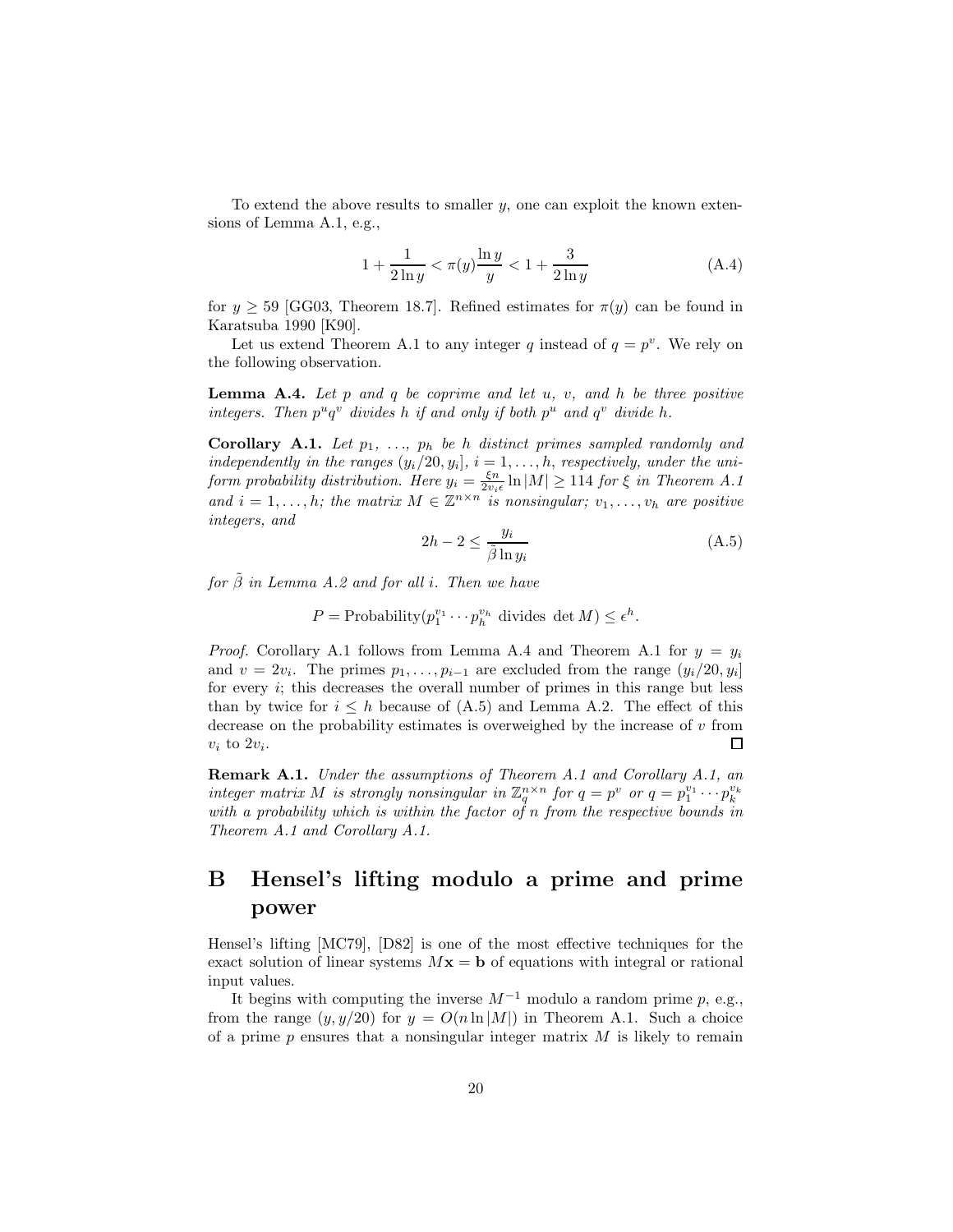nonsingular modulo  $p$ . The computation of (a short generator for) the inverse  $M^{-1}$  modulo p (with the precision  $\lceil \log_2 p \rceil$ ) is inexpensive for a prime p in the above range.

Then in h lifting steps the solution modulo  $p^h$  is computed. Every lifting step amounts essentially to multiplication of the matrices  $M$  and  $M^{-1}$  by two vectors with the precision in  $O(\log(p + |M| + |\mathbf{b}|)).$ 

Finally, the exact rational solution is readily reconstructed provided  $h$  is large enough (of the order of  $O(n \log(n|M| + |\mathbf{b}|))$ ).

It is practicallly attractive to perform lifting in binary, that is, modulo powers of two. The respective modification of lifting was worked out in [P02] (cf. also [PMRW04]) and enabled its substantial acceleration, according to the extensive tests by the authors of the papers [PMRa], [PMRb] as well as by J.-C. Dumas and A. Urbanska in Grenoble, France. Instead of the initialization with the matrix  $M^{-1}$  mod p for a random prime p, binary lifting in [P02] and [PMRW04] uses a matrix Q such that

$$
MQ \mod (qs) = qI \tag{B.1}
$$

where q and s are appropriate powers of two. If  $(\det M)$  is an odd integer, then the latter equation holds for  $q = 1$  and  $Q = M^{-1}$  mod s, but even if  $gcd(det M, s) = b > 1$ , we can satisfy equation (B.1) as long as b divides q.

To keep the cost of the initialization stage reasonably low, we should not use too high a precision  $\lceil \log_2(qs) \rceil$ . To yield matrix Q that satisfies equation  $(B.1)$ , however, we should not allow qs to divide  $s_n(M)$ , Smith's largest factor of an input matrix  $M$ . We can exclude this problem by choosing  $qs$  exceeding  $(n|M|)^{n/2} \geq |\det M| \geq s_n(M)$  (cf. Definition 2.3 and equation (2.1)), but according to the analysis and experiments in this paper much smaller integers qs are sufficient for the average integer matrix with the structures of Toeplitz- like, Hankel-like, band and other types that we studied, that is on the avearage one can satisfy equation (B.1) even for  $qs = 2^k$  and k of the order of  $log_2 n$ . This precision level is low enough to enable the solution with binary Hensel's lifting at a nearly optimal Boolean cost.

**Acknowledgements.** We thank Richard Isaac for suggesting a format for the statistical tests reported in Section 5, Jean-Guillaume Dumas and Anna Urbanska for their data on the CPU time for binary and nonbinary lifting, a reviewer for helpful comments and pointing out the paper [BKY07], and Aggelos Kiayias and Moti Yung for sending us a reprint of this paper.

### **References**

[BA80] R. R. Bitmead, B. D. O. Anderson, Asymptotically Fast Solution of Toeplitz and Related Systems of Linear Equations, *Linear Algebra and Its Applications*, **34**, 103–116, 1980.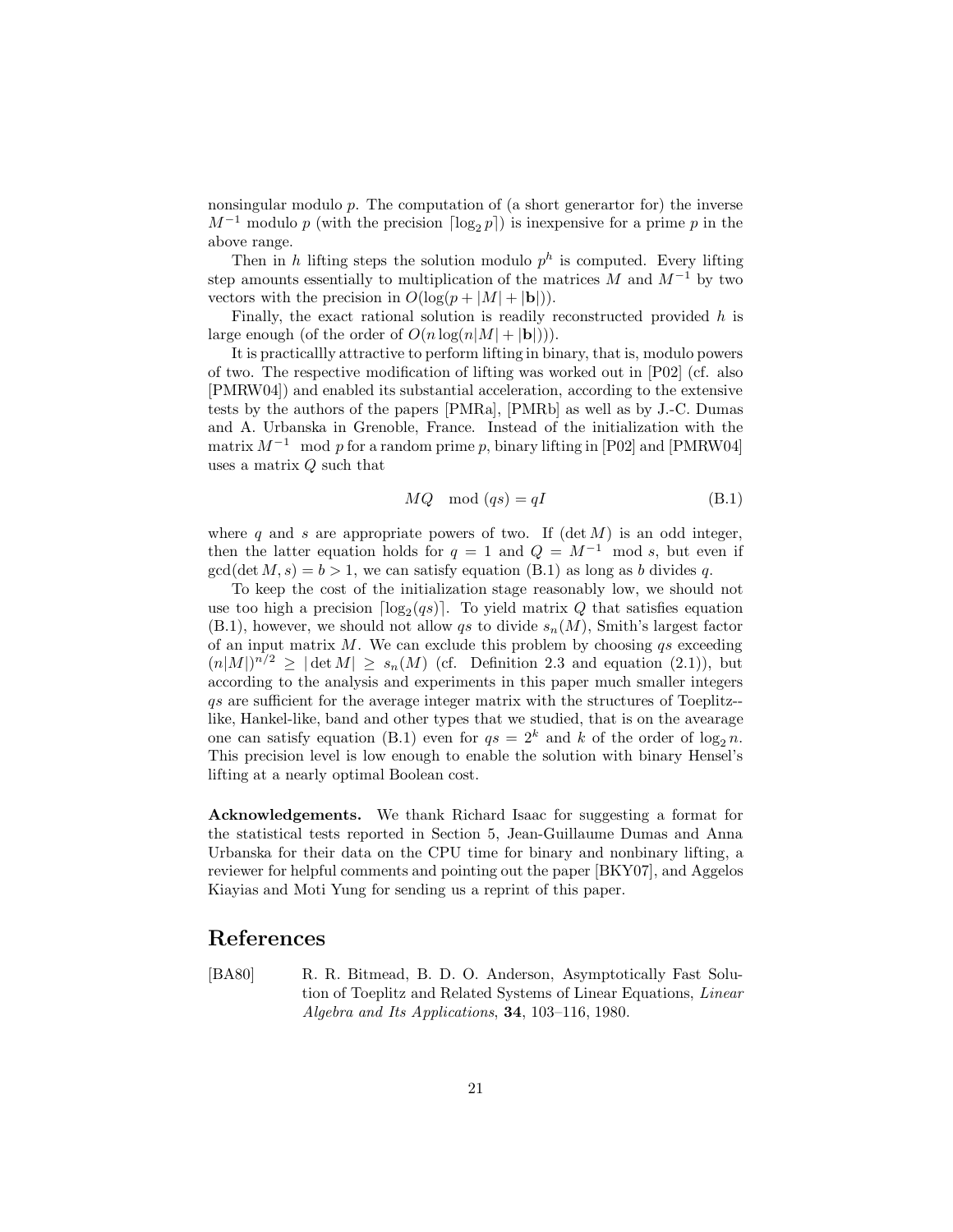- [BGY80] R. P. Brent, F. G. Gustavson, D. Y. Y. Yun, Fast Solution of Toeplitz Systems of Equations and Computation of Padé Approximations, *J. Algorithms*, **1**, 259–295, 1980.
- [BKY07] D. Bleichenbacher, A. Kiayias, M. Yung, Decoding Interleaved Reed-Solomon Codes over Noisy Channels, *Theoretical Computer Science (Special Issue: Selected Papers from ICALP 2003)*, **379**, **3**, 348–360, 2007.
- [BMK87] R. P. Brent, B. D. McKay, Determinants and Ranks of Random Matrices over Zm, *Discrete Math.*, **66**, 35–49, 1987.
- [BP94] D. Bini, V. Y. Pan, *Polynomial and Matrix Computations, Volume. 1: Fundamental Algorithms*, Birkhäuser, Boston, 1994.
- [D60] D. E. Daykin, Distribution of Bordered Persymmetric Matrices in a Finite Field. *J. Reine und Angewandte Math.,* **203**, 47–54, 1960.
- [D82] J. D. Dixon, Exact Solution of Linear Equations Using p-adic Expansions, *Numerische Math.*, **40**, 137–141, 1982.
- [DL78] R. A. Demillo, R. J. Lipton, A Probabilistic Remark on Algebraic Program Testing, *Information Processing Letters*, **7(4)**, 193–195, 1978.
- [EG99] Y. Eidelman, I. Gohberg, Linear Comlexity Inversion Algorithms for a Class of Structured Matrices, *Integral Equations and Operator Theory*, **35**, 28–52, Birkhäuser, Basel, 1999.
- [EG01] Y. Eidelman, I. Gohberg, Fast Inversion Algorithms for a Class of Block Structured Matrices, *Contemporary Mathematics*, **281**, 17–38, 2001.
- [EGV00] W. Eberly, M. Giesbrecht, G. Villard, On Computing the Determinant and Smith Form of an Integer Matrix, *Proc. 41st Annual Symposium on Foundations of Computer Science (FOCS'2000)*, 675–685, IEEE Computer Society Press, Los Alamitos, California, 2000.
- [GG03] J. von zur Gathen, J. Gerhard, *Modern Computer Algebra*, Cambridge University Press, Cambridge, UK, 2003 (second edition).
- [GL96] G. H. Golub, C. F. Van Loan, *Matrix Computations*, Johns Hopkins University Press, Baltimore, Maryland, 1996 (third addition).
- [K90] A. A. Karatsuba, The Distribution of Prime Numbers, *Russian Math. Surveys*, **45**, 99–171, 1990.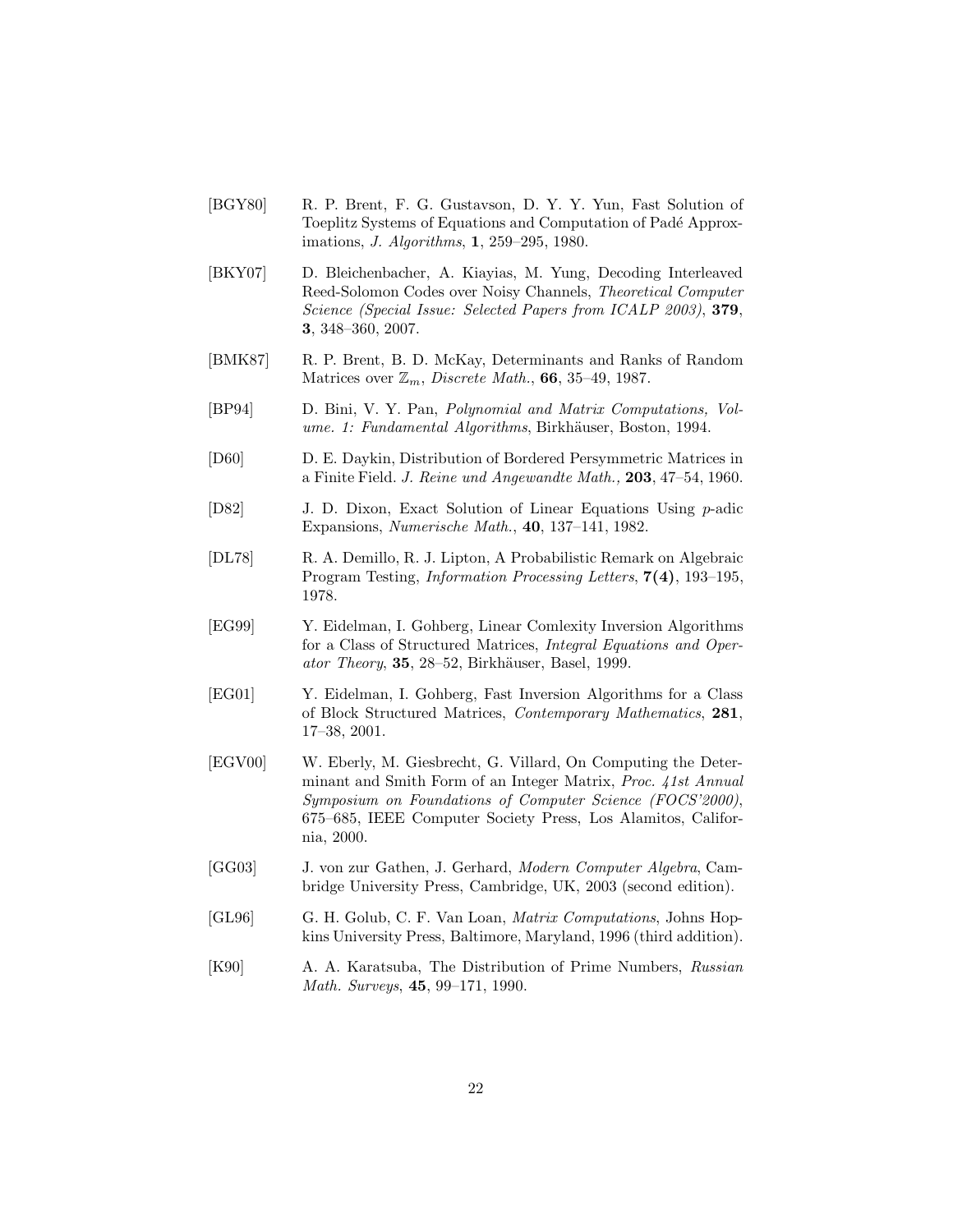- [KL96] E. Kaltofen, A. Lobo, On Rank Properties of Toeplitz Matrices over Finite Fields, *Proceedings of International Symposium on Symbolic and Algebraic Computation (ISSAC'96)*, 241–249, ACM Press, New York, 1996.
- [M74] M. Morf, Fast Algorithms for Multivariable Systems, Ph.D. Thesis, *Department of Electrical Engineering, Stanford University,* Stanford, CA, 1974.
- [M80] M. Morf, Doubling Algorithms for Toeplitz and Related Equations, *Proceedings of IEEE International Conference on ASSP*, 954–959, IEEE Press, Piscataway, New Jersey, 1980.
- [MC79] R. T. Moenck, J. H. Carter, Approximate Algorithms to Derive Exact Solutions to Systems of Linear Equations, *Proceedings of EUROSAM, Lecture Notes in Computer Science*, **72**, 63–73, Springer, Berlin, 1979.
- [N72] M. Newman, *Integral Matrices*, Academic Press, New York, 1972.
- [OP98] V. Olshevsky, V. Y. Pan, A Unified Superfast Algorithm for Boundary Rational Tangential Interpolation Problem and for Inversion and Factorization of Dense Structured Matrices, *Proc. 39th Annual IEEE Symposium on Foundation of Computer Science (FOCS 98)*, 192–201, IEEE Computer Society Press, Los Alamitos, California, 1998.
- [P01] V. Y. Pan, *Structured Matrices and Polynomials: Unified Superfast Algorithms*, Birkhäuser/Springer, Boston/New York, 2001.
- [P02] V. Y. Pan, Can We Optimize Toeplitz/Hankel Computations? *Proc. of the Fifth International Workshop on Computer Algebra in Scientific Computing (CASC'02)*, Yalta, Crimea, Sept. 2002 (E. W. Mayr, V. G. Ganzha, E. V. Vorozhtzov, Editors), 253– 264, *Technische Universität München*, Germany, 2002.
- [P02a] V. Y. Pan, Nearly Optimal Toeplitz/Hankel Computations, Technical Reports 2002001, 2002002, and 2002017. *Ph.D. Program in Computer Science, The Graduate Center, CUNY*, New York, 2002. Available at http://www.cs.gc.cuny.edu/tr/techreport.php?id=352
- [P04] V. Y. Pan, On Theoretical and Practical Acceleration of Randomized Computation of the Determinant of an Integer Matrix, *Zapiski Nauchnykh Seminarov POMI* (in English), **316**, 163-187, St. Petersburg, Russia, 2004. Also available at http://comet.lehman.cuny.edu/vpan/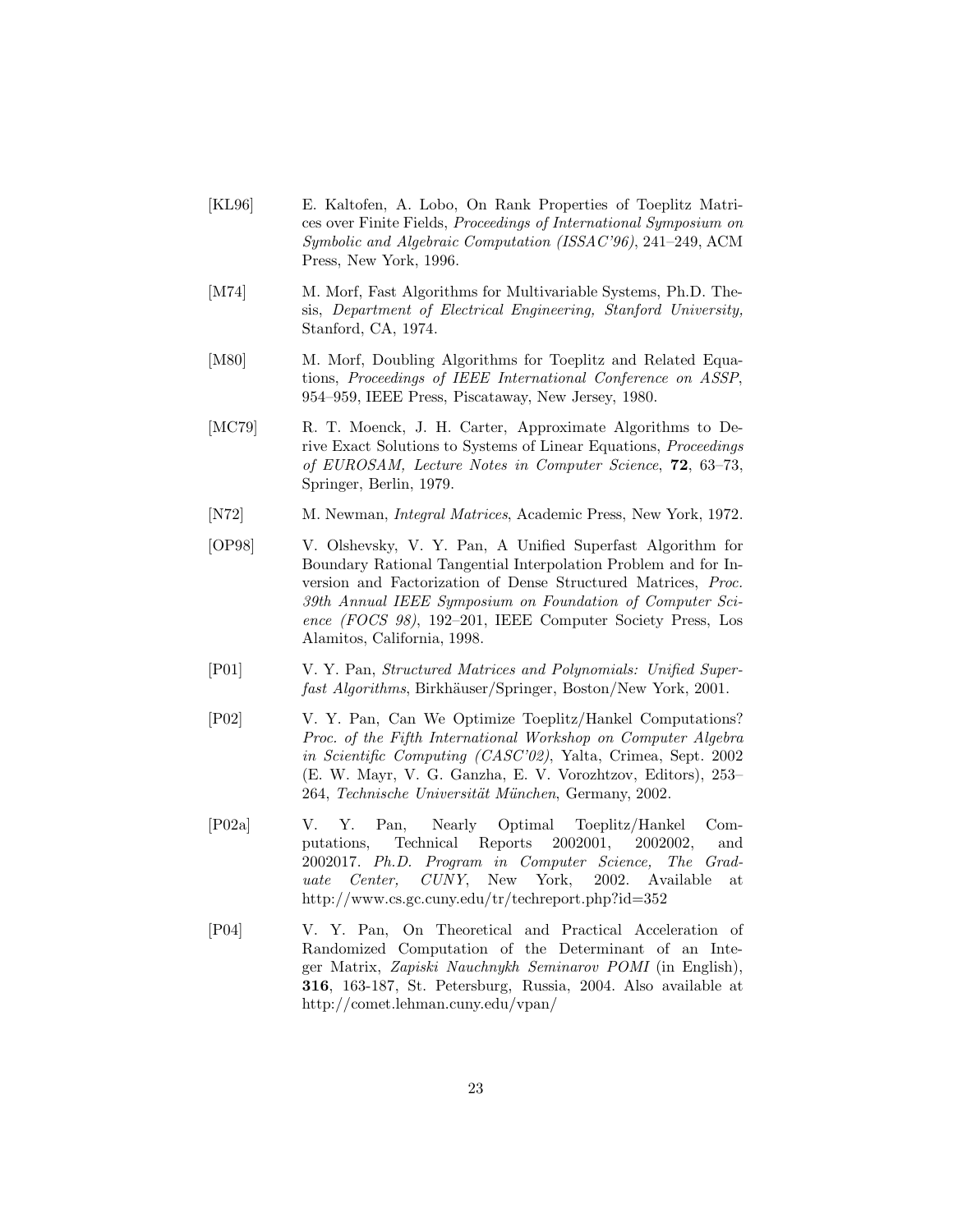- [PMRW04] V. Y. Pan, B. Murphy, R. E. Rosholt, X. Wang. Toeplitz and Hankel Meet Hensel and Newton Nearly Optimal Algorithms and Their Practical Acceleration with Saturated Initialization, Technical Report 2004013, *PhD Program in Computer Science, The Graduate Center, CUNY*, New York, 2004. Available at http://www.cs.gc.cuny.edu/tr/techreport.php?id=352
- [PMRa] V. Y. Pan, B. Murphy, R. E. Rosholt, Unified Nearly Optimal Algorithms for Structured Integer Matrices and Polynomials, Technical Report 2008003, *PhD Program in Computer Science, The Graduate Center, CUNY*, New York, 2008. Available at http://www.cs.gc.cuny.edu/tr/techreport.php?id=352
- [PMRb] V. Y. Pan, B. Murphy, R. E. Rosholt, Unified Nearly Optimal Algorithms for Structured Integer Matrices, *Numerical Methods for Structured Matrices and Applications: Georg Heinig memorial volume*, Birkhäuser Verlag, in press.
- [PW02] V. Y. Pan, X. Wang, Acceleration of Euclidean Algorithm and Extensions, *Proceedings of the International Symposium on Symbolic and Algebraic Computation (ISSAC'02)*, (Teo Mora editor), 207–213, ACM Press, New York, 2002.
- [RS62] J. B. Rosser, L. Schoenfeld, Approximate Formulas of Some Functions of Prime Numbers, *Illinois J. of Math.*, **6**, 64–94, 1962.
- [S80] J. T. Schwartz, Fast Probabilistic Algorithms for Verification of Polynomial Identities, *Journal of ACM*, **27(4)**, 701–717, 1980.
- [SNC07] *Symbolic-Numeric Computation*, (Dongming Wang and Li-Hong Zhi, editors), Birkhäuser, Basel/Boston, 2007.
- [SNC07a] *Proceedings of the 3rd Intern. Workshop on Symbolic-Numeric Computation (SNC2007)*, July 2007, London, Ontario, Canada (J. Verschelde and S. Watt, eds.), ACM Press, New York, 2007.
- [TCS08] *Theoretical Computer Science*, Special Issue on Symbolic– Numerical Algorithms (D. A. Bini, V. Y. Pan, and J. Verschelde, editors), (in press).
- [VVGM05] R. Vandebril, M. Van Barel, G. Golub, N. Mastronardi, A Bibliography on Semiseparable Matrices, *Calcolo*, **42, 3–4,** 249–270, 2005.
- [W02] X. Wang, How Frequently is the Matrix Nonsingular, Technical Report 2002018, *PhD Program in Computer Science, The Graduate Center, CUNY*, New York, 2002.